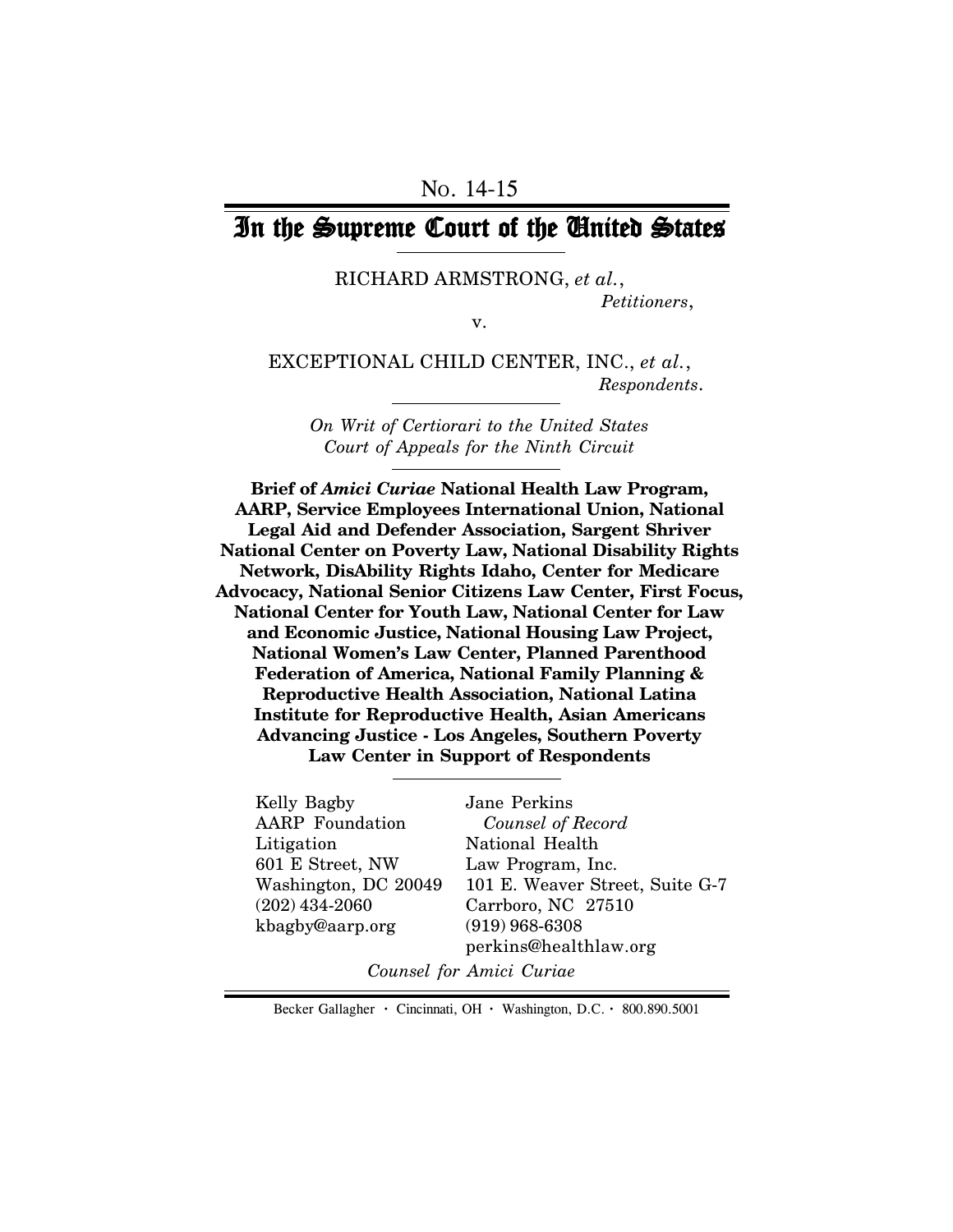## **TABLE OF CONTENTS**

| TABLE OF AUTHORITIES  ii                                                                                                                                                                                                  |
|---------------------------------------------------------------------------------------------------------------------------------------------------------------------------------------------------------------------------|
| INTEREST OF THE AMICI  1                                                                                                                                                                                                  |
| SUMMARY OF ARGUMENT $\ldots \ldots \ldots \ldots \ldots 6$                                                                                                                                                                |
|                                                                                                                                                                                                                           |
| THE HISTORY AND PURPOSE OF<br>I.<br>MEDICAID SHOW THE NEED FOR<br>PRIVATE ENFORCEMENT. 7                                                                                                                                  |
| II.<br>THIS COURT HAS CONSISTENTLY<br>ALLOWED PROGRAM BENEFICIARIES<br>TO ENJOIN STATE LAWS THAT ARE<br>INVALID UNDER THE SUPREMACY<br>CLAUSE, AND CONGRESS HAS<br>RECOGNIZED THIS RIGHT.  12                             |
| THE MEDICAID ACT'S STATUTORY<br>III.<br>SCHEME IS CONSISTENT WITH THE<br>NEED FOR PRIVATE ENFORCEMENT OF<br>THE SUPREMACY CLAUSE TO PREVENT<br>STATE MEDICAID OFFICIALS FROM<br><b>ACTING CONTRARY TO FEDERAL LAW. 16</b> |
| PRIVATE ENFORCEMENT OF MEDICAID<br>IV.<br>ACT PROVISIONS PURSUANT TO 42<br>U.S.C. § 1983 IS NOT AT ISSUE HERE. 21                                                                                                         |
|                                                                                                                                                                                                                           |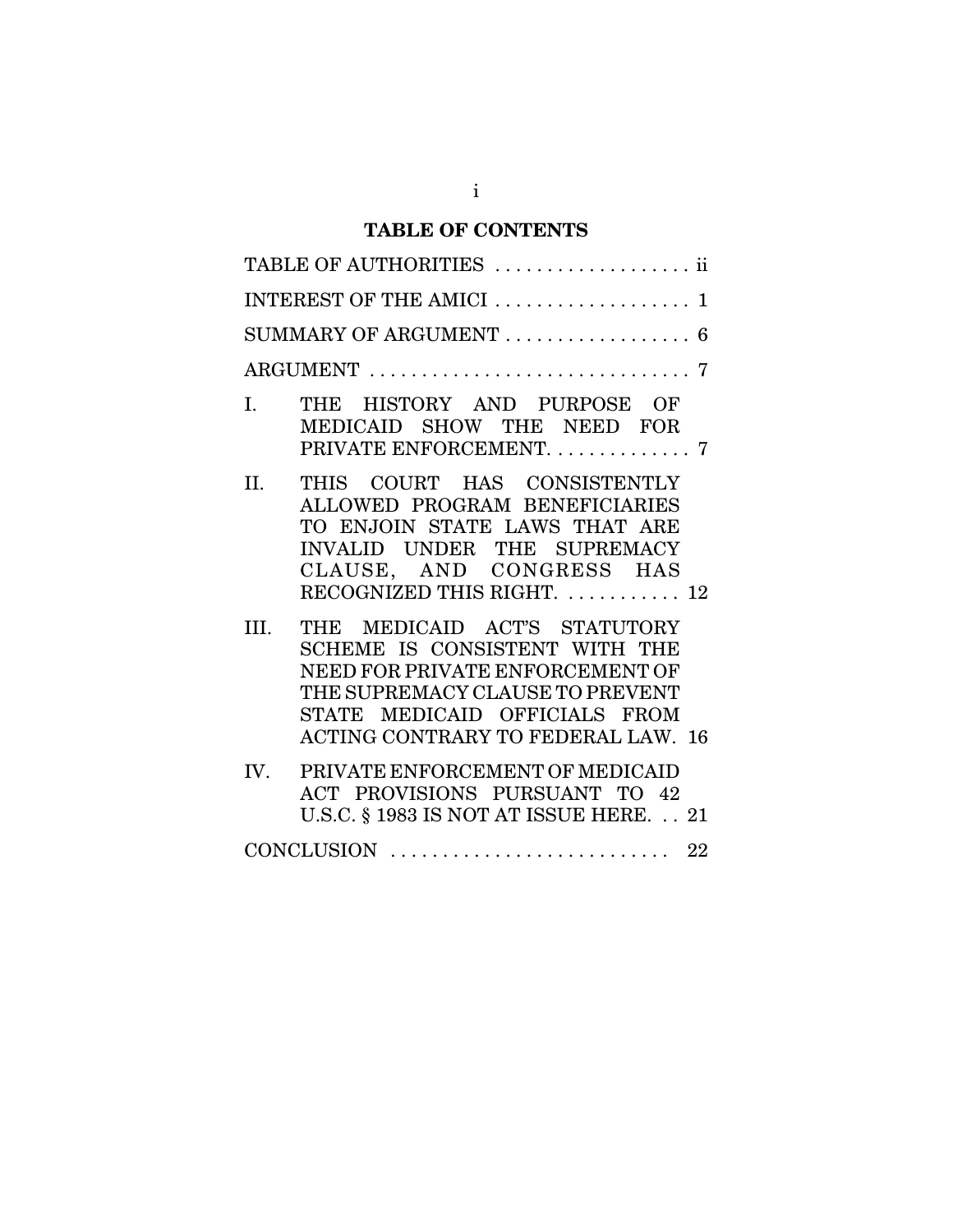## **TABLE OF AUTHORITIES**

## **CASES**

| Almenzares v. Wyman,                                                                                |
|-----------------------------------------------------------------------------------------------------|
| Ariz. Dep't of Pub. Welf. v. Dep't of Health, Educ. &<br>Welf.,<br>449 F.2d 456 (9th Cir. 1971)  21 |
| Ark. Dept. of Health & Human Servs. v. Ahlborn,                                                     |
| Bennett v. Arkansas,                                                                                |
| Blessing v. Freestone,                                                                              |
| Blum v. Bacon,                                                                                      |
| Carleson v. Remillard,                                                                              |
| Chisholm v. Hood,<br>110 F. Supp. 2d 499 (E.D. La. 2000)  19                                        |
| City of Rancho Palo Verdes v. Abrams,                                                               |
| Concourse Rehab. & Nursing Ctr., Inc. v. Whalen,                                                    |
| Dalton v. Little Rock Family Planning Services,                                                     |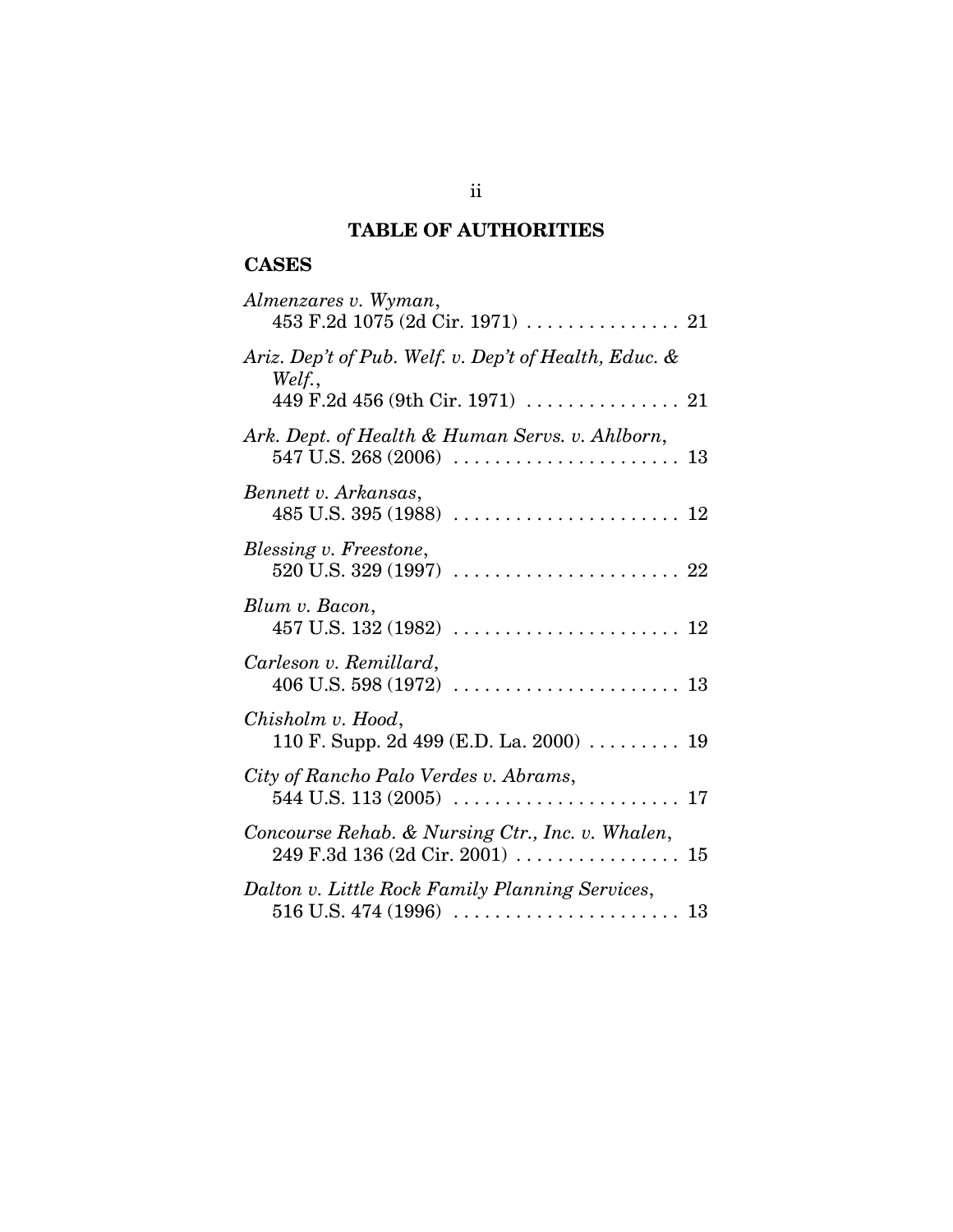| Douglas v. Independent Living Center of Southern<br>California,                                               |
|---------------------------------------------------------------------------------------------------------------|
|                                                                                                               |
| Elizabeth Blackwell Health Ctr. for Women v. Knoll,                                                           |
| Gonzaga Univ. v. Doe,<br>536 U.S. 273 (2002)  14, 21, 22                                                      |
| Hern v. Beye,                                                                                                 |
| Lankford v. Sherman,                                                                                          |
| Lewis v. Hegstrom,                                                                                            |
| Minn. Pharm Ass'n v. Pawlenty,<br>690 F. Supp. 2d 809 (D. Minn. 2010) $\ldots$ 22                             |
| N.Y. State Dep't of Social Servs. v. Dublino,                                                                 |
| Pediatric Specialty Care v. Ark. Dep't of Human<br>Servs.,<br>443 F.3d 1015 (8th Cir. 2006), vacated on other |
| grounds Selig v. Pediatric Specialty Care, 551                                                                |
| Pennhurst State Sch. & Hosp. v. Halderman,                                                                    |
| PhRMA v. Concannon,<br>$249$ F.3d 66 (1st Cir. 2001)  14, 15                                                  |
| PhRMA v. Walsh,                                                                                               |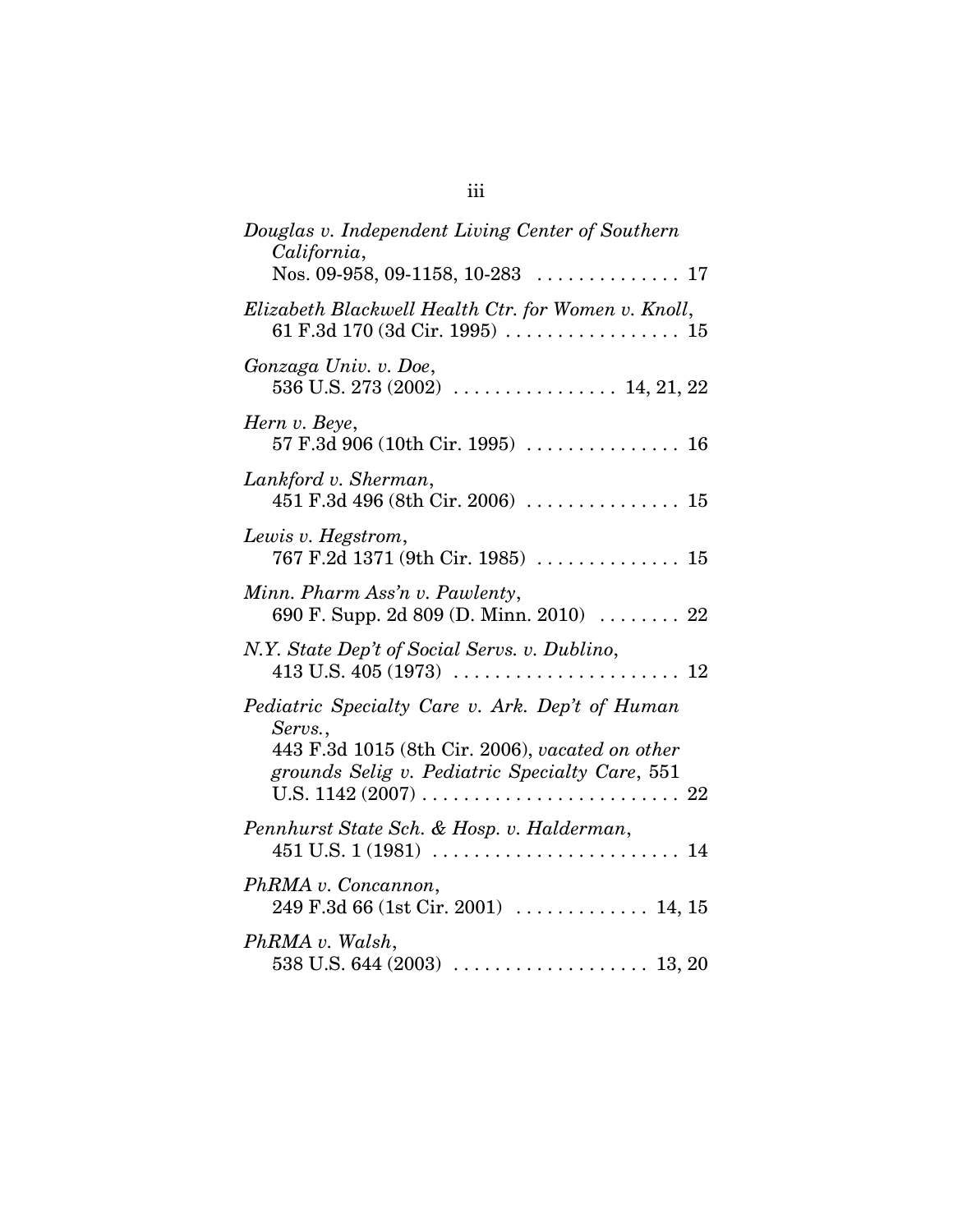| Planned Parenthood Affiliates of Mich. v. Engler,<br>$73 F.3d 634 (6th Cir. 1996) \ldots \ldots \ldots \ldots 15$                             |
|-----------------------------------------------------------------------------------------------------------------------------------------------|
| Planned Parenthood Fed'n v. Heckler,<br>712 F.2d 650 (D.C. Cir. 1983)  16                                                                     |
| Planned Parenthood of Houston & Se. Tex. v.<br>Sanchez,<br>403 F.3d 324 (5th Cir. 2005) $\ldots \ldots \ldots \ldots \ldots 15$               |
| Randall v. Lukhard,<br>709 F.2d 257 (4th Cir. 1983), aff'd in part en<br><i>banc</i> , 729 F.2d 966 (4th Cir. 1984) $\ldots \ldots \ldots 15$ |
| Rosado v. Wyman,                                                                                                                              |
| Schweiker v. Gray Panthers,                                                                                                                   |
| Townsend v. Swank,                                                                                                                            |
| Suter v. Artist M.,                                                                                                                           |
| Va. Office for Prot. & Advocacy v. Stewart,                                                                                                   |
| Wilder v. Va. Hosp. Ass'n,                                                                                                                    |
| Zbaraz v. Quern,<br>596 F.2d 196 (7th Cir. 1979)  15                                                                                          |
| <b>STATUTES AND REGULATIONS</b>                                                                                                               |
|                                                                                                                                               |
|                                                                                                                                               |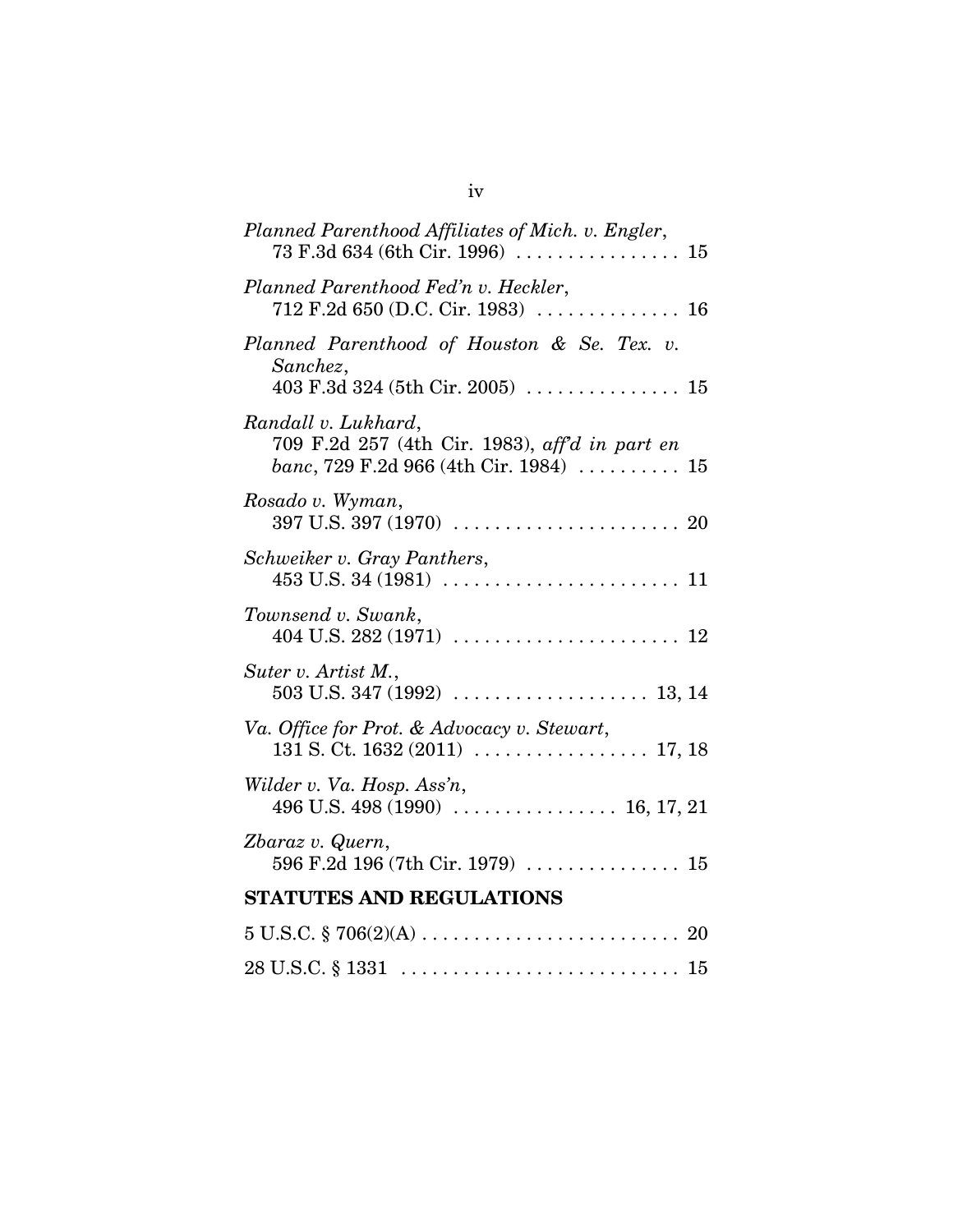| $42$ U.S.C. § 1320a-10 13, 14, 17                                                                                                                                                      |
|----------------------------------------------------------------------------------------------------------------------------------------------------------------------------------------|
|                                                                                                                                                                                        |
|                                                                                                                                                                                        |
|                                                                                                                                                                                        |
|                                                                                                                                                                                        |
|                                                                                                                                                                                        |
|                                                                                                                                                                                        |
|                                                                                                                                                                                        |
|                                                                                                                                                                                        |
| Medicaid Program; Methods for Assuring Access to<br>Covered Medicaid Services, 76 Fed. Reg. 26342<br>$(May 6, 2011) \ldots \ldots \ldots \ldots \ldots \ldots \ldots \ldots \ldots 18$ |
| Social Security Amendments of 1965, Pub. L. No.<br>89-97, 79 Stat. 266 (July 30, 1965) $\ldots$ 7, 8                                                                                   |

## **OTHER AUTHORITIES**

Brief for the United States as Amicus Curiae Opposing Certiorari, Maxwell-Jolly v. Indep. Living Ctr. of S. Cal., 572 F.3d 644 (9th Cir. 2009) on petition for cert. December 2010. . 17, 19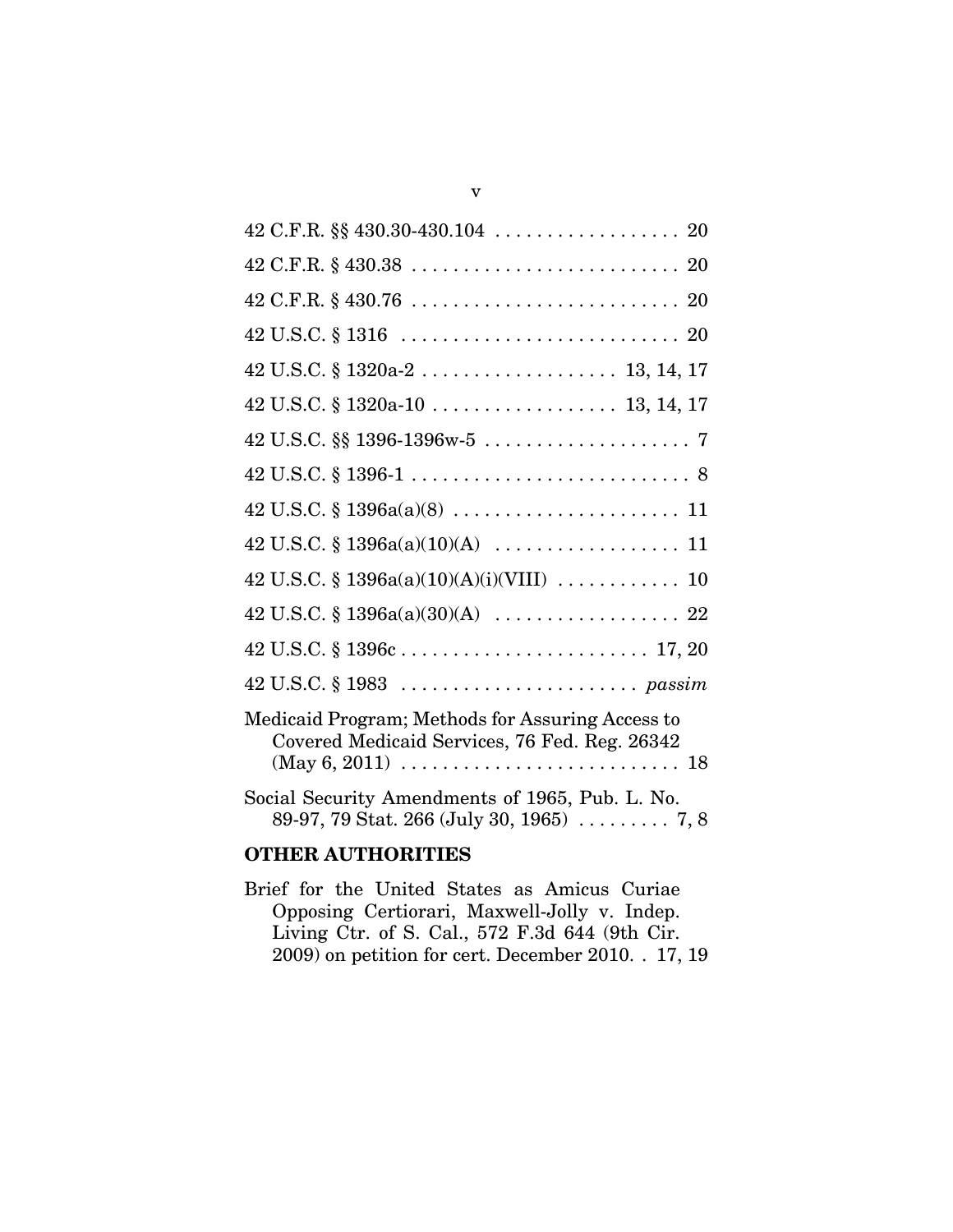| Brief for the United States as Amicus Curiae<br>Supporting Petitioners, Armstrong v.<br>Exceptional Child Ctr. et al. (Nov. 2014) (No. 14-                                                                                                                                                                                                               |
|----------------------------------------------------------------------------------------------------------------------------------------------------------------------------------------------------------------------------------------------------------------------------------------------------------------------------------------------------------|
| Brief for the United States as Amicus Curiae<br>Supporting Respondents, Blessing v. Freestone,                                                                                                                                                                                                                                                           |
| Dep't of Health & Human Servs., 2014 Annual<br>Report on the Quality of Care for Children in<br>Medicaid and CHIP (Nov. 2014), http://<br>www.medicaid.gov/medicaid-chip-program-<br>information/by-topics/quality-of-<br>care/downloads/2014-child-sec-rept.pdf  9                                                                                      |
| Dep't of Health & Human Servs., Medicaid &<br>CHIP: October 2014 Monthly Applications,<br>Eligibility Determinations and Enrollment<br>Report (Dec. 18, 2014) http://medicaid.gov/<br>medicaid-chip-program-information/program-<br>information/downloads/october-2014-enrollment-<br>report.pdf $\dots\dots\dots\dots\dots\dots\dots\dots\dots$ . 8, 10 |
| H.R. Conf. Rep. No. 761, 103d Cong., 2d Sess.<br>(1994), reprinted in 1994 U.S.C.C.A.N. 2901 13                                                                                                                                                                                                                                                          |
| Kaiser Comm'n on Medicaid & the Uninsured,<br>Medicaid Moving Forward (June 2014),<br>http://files.kff.org/attachment/the-medicaid-<br>program-at-a-glance-update-fact-sheet 8                                                                                                                                                                           |
| Kaiser Comm'n on Medicaid & the Uninsured,<br><i>Medicaid: A Primer</i> (Mar. 2013),<br>http://kaiserfamilyfoundation.files.wordpress.                                                                                                                                                                                                                   |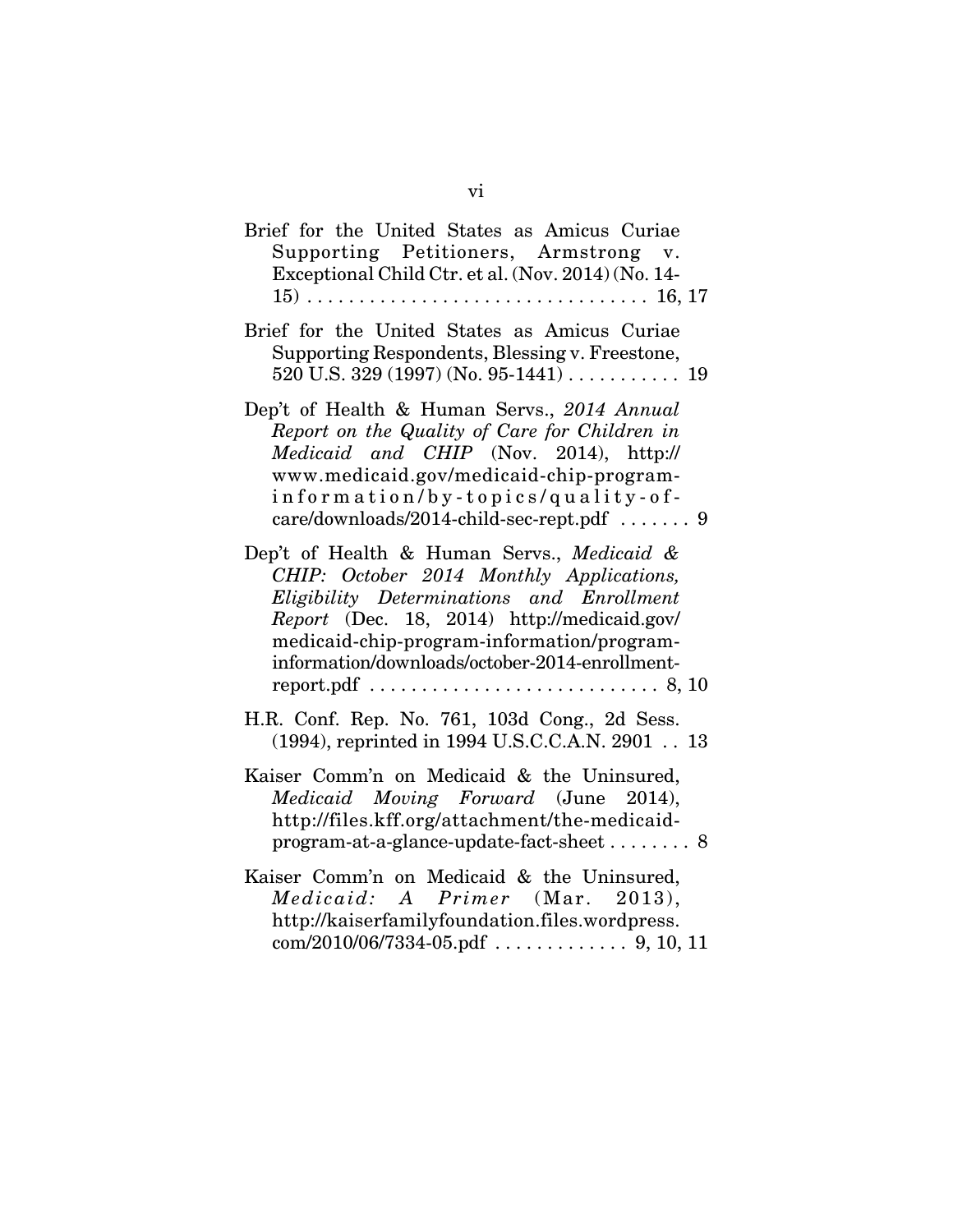| Kaiser Family Found., Women's Health Insurance<br>Coverage (Nov. 6, 2013), http://kff.org/womens-<br>health-policy/fact-sheet/womens-health-                                                                                   |
|--------------------------------------------------------------------------------------------------------------------------------------------------------------------------------------------------------------------------------|
| National Health Law Program, Update on Private<br>Enforcement of the Medicaid Act (Oct. 2014),<br>http://www.healthlaw.org/publications/browse-<br>all-publications/Issue-brief-medicaid-supremacy-<br>clause#.VIC2VsmRKng  22 |
| Rand E. Rosenblatt et al., Law and the American                                                                                                                                                                                |
| Statement of Interest of the United States, Planned<br>Parenthood of Indiana, Inc. v. Commissioner of<br>the Ind. State Dep't of Health, June 16, 2011<br>$(S.D. Ind. No. 1:11-cv-00630-TWP-DKL)$ 19                           |
| U.S. Dep't of Health, Educ., & Welfare, <i>Handbook</i><br>of Public Assistance Administration  7                                                                                                                              |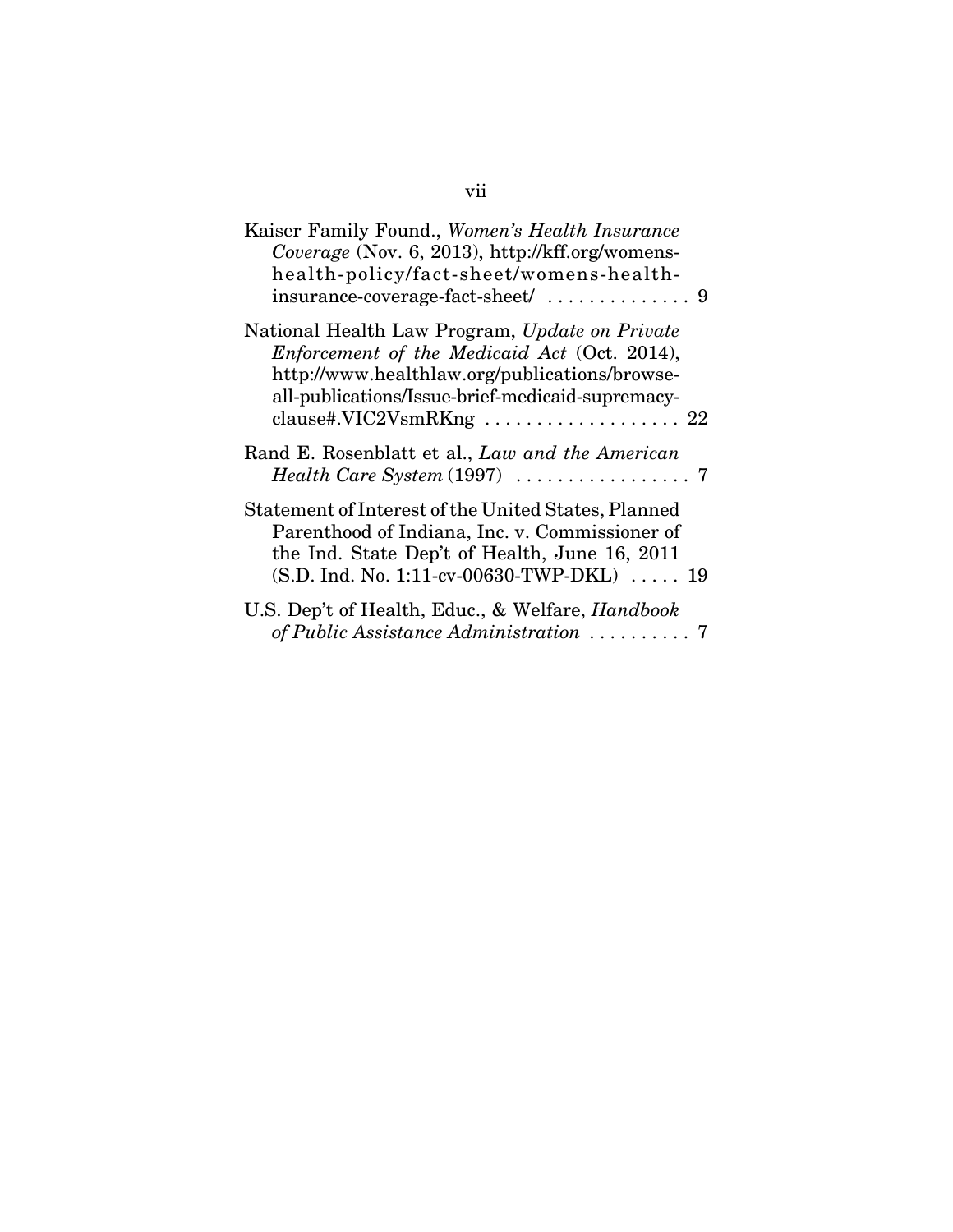#### **INTEREST OF THE AMICI**

*Amici* are organizations committed to serving the needs of low-income persons, including older Americans, individuals with disabilities, children, and women of child-bearing age. *Amici*'s work involves promoting public awareness of the disproportionate need for health care and barriers to care experienced by these populations and advocating for their interests and legal rights. It is in this last capacity that *amici* submit this Brief, asking the Court to affirm the  $decision$  below.<sup>1</sup>

The **National Health Law Program** is a 40-yearold public interest law organization that engages in education, litigation and policy analysis to advance access to quality health care and protect the legal rights of low-income and underserved people. **AARP** is a nonprofit, nonpartisan organization with a membership that strengthens communities and fights for the issues that matter most to families such as health care, employment, income security, retirement planning, affordable utilities and protection from financial abuse. AARP supports access to and expansion of quality health care through publicly administered health insurance programs, including Medicaid, an essential safety net program that provides coverage to people who would otherwise be denied health care. To further that end, Medicaid

<sup>&</sup>lt;sup>1</sup> No counsel for a party authored this brief in whole or in part or made a monetary contribution to fund the preparation or submission of this brief. No persons other than the *amici*, their members or their counsel made such a monetary contribution. The parties consented to the filing of this brief.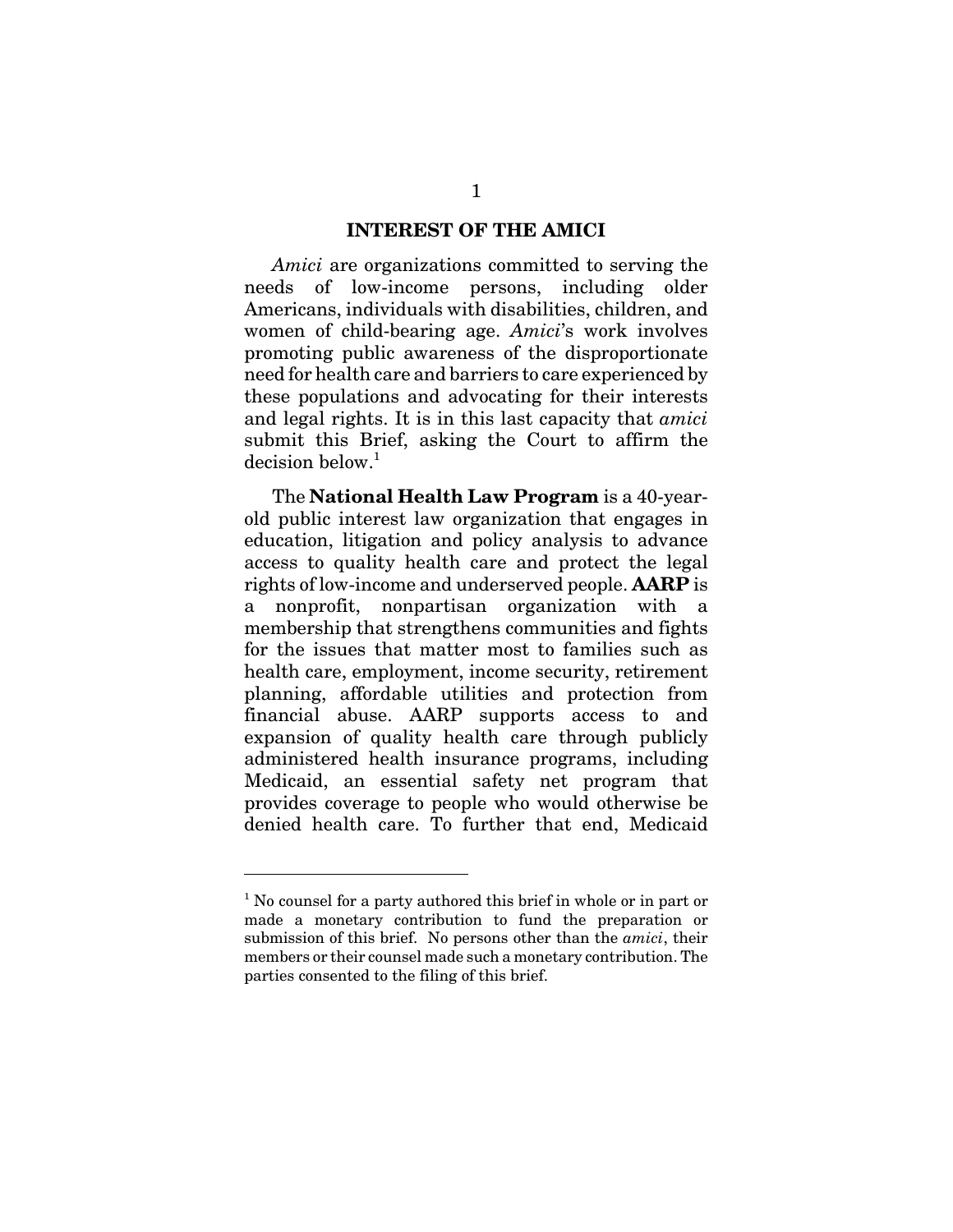recipients' access to the courts to challenge the denial of Medicaid services is critical.

The **Service Employees International Union** (SEIU) is the nation's largest health care union, with more than half of its 2.1 million members in the health care field. SEIU is concerned about the ability of individuals to enforce Medicaid because it provides vital insurance coverage for millions of Americans, including SEIU members and their families.

The **National Legal Aid and Defender Association** is the largest organization in the United States dedicated solely to securing equal justice for the disadvantaged in the civil and criminal justice systems. NLADA members represent thousands of families in need of adequate health care and access to the courts. The **Sargent Shriver National Center on Poverty** Law advances laws and policies that improve quality of life and opportunity for people living in poverty. The Shriver Center has worked for many years on behalf of its clients to ensure access to Medicaid, quality health care for eligible people, and access to the courts to enforce their rights.

The **National Disability Rights Network** (NDRN) is the non-profit membership association of protection and advocacy (P&A) agencies that are located in all 50 states, the District of Columbia, Puerto Rico, and the U.S. Territories. For 30 years, P&As have worked with children and adults with disabilities who depend on Medicaid-funded services and supports to enable them to live in the community rather than in institutions. **DisAbility Rights Idaho** (DRI) is a nonprofit corporation providing legal and other advocacy assistance to Idahoans with disabilities. DRI has the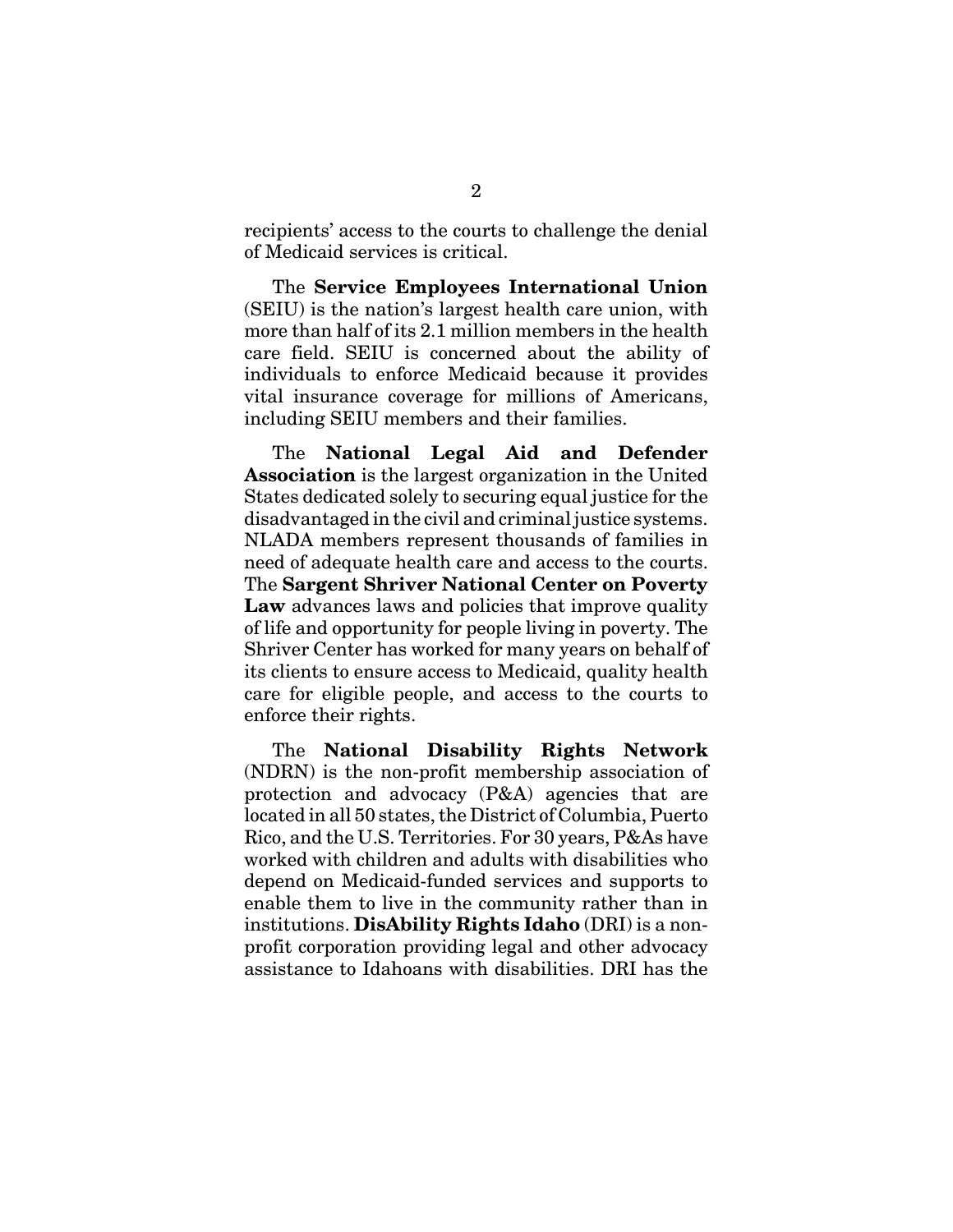responsibility to provide advocacy services to Idahoans with developmental disabilities including legal representation. DRI has been representing people with disabilities in Medicaid appeals for over 35 years. DRI is vitally concerned with the Idaho Medicaid system and its services for people with disabilities.

Founded in 1986, **the Center for Medicare Advocacy** is a non-profit public interest law organization that represents older and disabled people throughout the United States. The Center works to advance fair access to Medicare, Medicaid and quality health care through individual representation, education, policy analysis, administrative advocacy, and litigation. The **National Senior Citizens Law Center** (NSCLC) is a non-profit organization that advocates nationwide to promote the independence and well-being of low-income older persons and people with disabilities. For more than 40 years, NSCLC has served these populations through litigation, administrative advocacy, legislative advocacy, and assistance to attorneys in legal aid programs. NSCLC works to ensure access to the federal courts to enforce safety net and civil rights statutes, particularly the Medicaid Act, a critical source of health insurance for millions of older persons and people with disabilities.

**First Focus** is a bipartisan advocacy organization that is committed to making children and families a priority in federal policy and budget decisions. In all of its work, First Focus strives to ensure that every child in America has access to the high quality, comprehensive, affordable health care they need to grow up to become healthy and productive adults. The **National Center for Youth Law** (NCYL) is a private,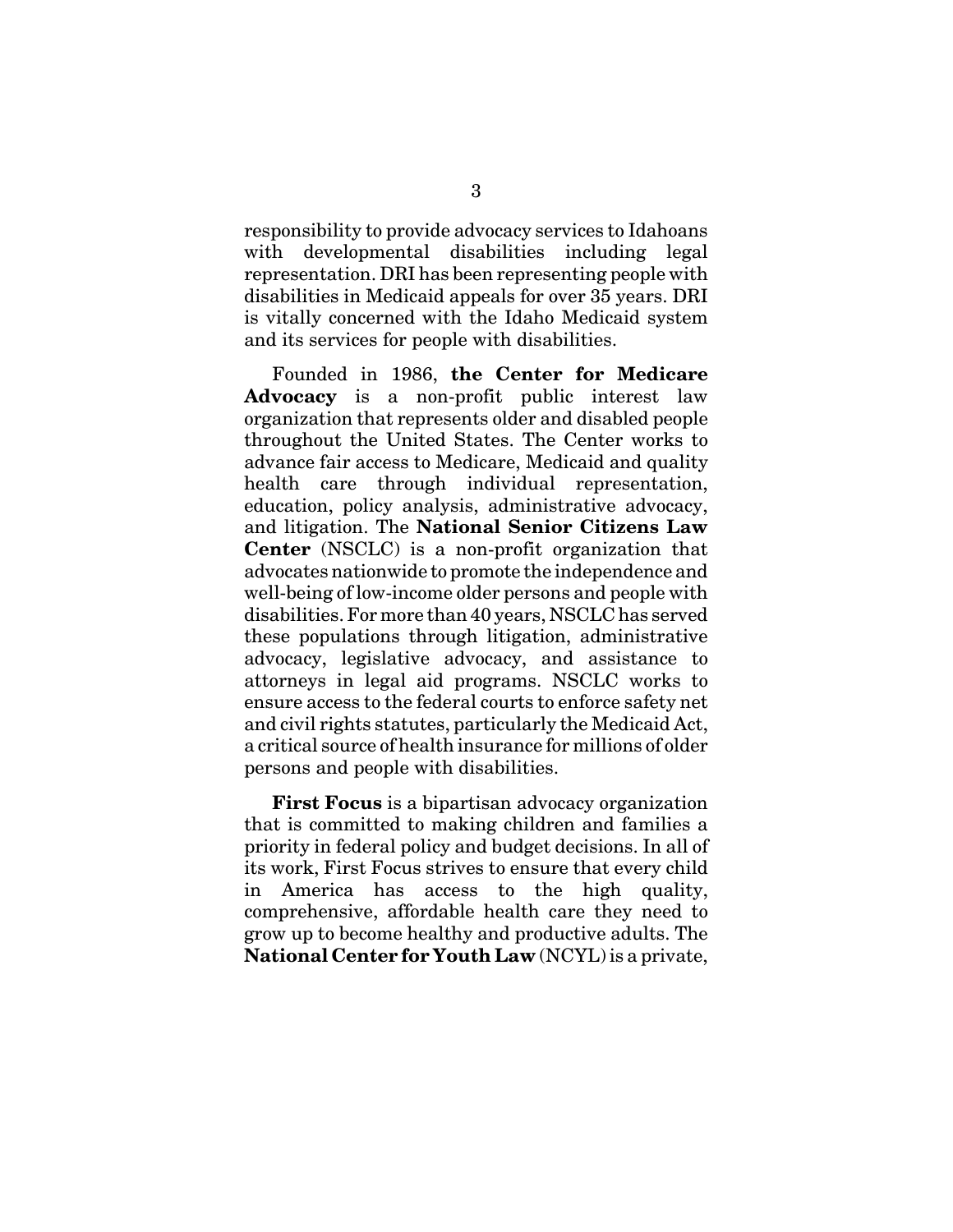non-profit organization that uses the law to help children in need nationwide. For more than 40 years, NCYL has worked to protect the rights of low-income children and to ensure that they have the resources, support, and opportunities they need for healthy and productive lives. NCYL provides representation to children and youth in cases that have a broad impact. NCYL also engages in legislative and administrative advocacy to provide children a voice in policy decisions that affect their lives.

Founded in 1965, the **National Center for Law and Economic Justice** is a national law office that advocates on behalf of low-income individuals to assure their access to Medicaid and other safety net benefits. NCLEJ's work with low-income community groups and individuals confirms that Medicaid is critical to the ability of low-income people to receive health care. The **National Housing Law Project** is a charitable nonprofit corporation established in 1968 whose mission is to use the law to advance housing justice for low-income people by increasing, preserving and improving the supply of decent, affordable housing; by expanding and enforcing tenants' and homeowners' rights; and by increasing housing opportunities for people protected by fair housing laws.

The **National Women's Law Center** is a nonprofit legal advocacy organization dedicated to the advancement and protection of women's legal rights since its inception in 1972. NWLC's work includes advocating for health coverage for low-income women of all ages through the Medicaid program. NWLC joins this Brief in this capacity. **Planned Parenthood Federation of America** (PPFA) is the nation's largest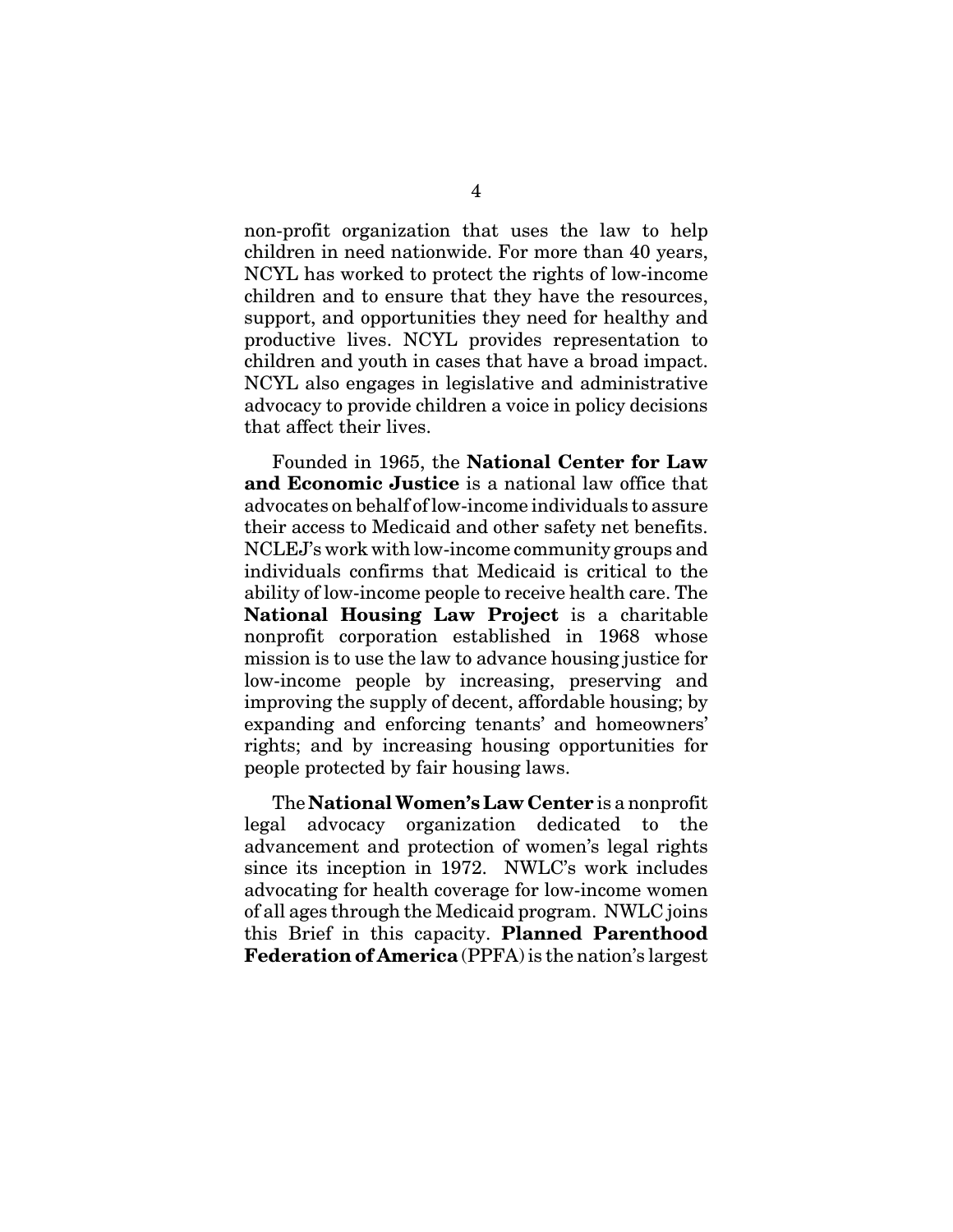and most trusted voluntary reproductive health care organization. PPFA's 66 affiliates operate approximately 700 health care centers nationwide. In addition to providing reproductive health care, PPFA and its affiliates are among the nation's most active and widely recognized advocates for increased access to comprehensive reproductive health services and education. PPFA is committed to promoting and preserving full reproductive choice for all people and to providing access to high quality, confidential, reproductive health services. The **National Family Planning & Reproductive Health Association** (NFPRHA) is a national membership organization representing the broad spectrum of family planning administrators and providers who serve the nation's low-income, underinsured, and uninsured women and men. NFPRHA's members operate or fund a network of nearly 5,000 safety-net health centers and service sites that provide high-quality family planning and other preventive health services to millions of individuals in all 50 states and the District of Columbia. The mission of the **National Latina Institute for Reproductive Health** (NLIRH) is to ensure the fundamental human right to reproductive health and justice for Latinas, their families and their communities through public education, community mobilization and policy advocacy. NLIRH is the nation's only reproductive health policy and advocacy organization working on behalf of the reproductive health and justice of the nation's 26 million Latina women. **Asian Americans Advancing Justice - Los Angeles** (Advancing Justice - LA), formerly the Asian Pacific American Legal Center, is the nation's largest legal and civil rights organization for Asian Americans, Native Hawaiians, and Pacific Islanders. Advancing Justice - LA serves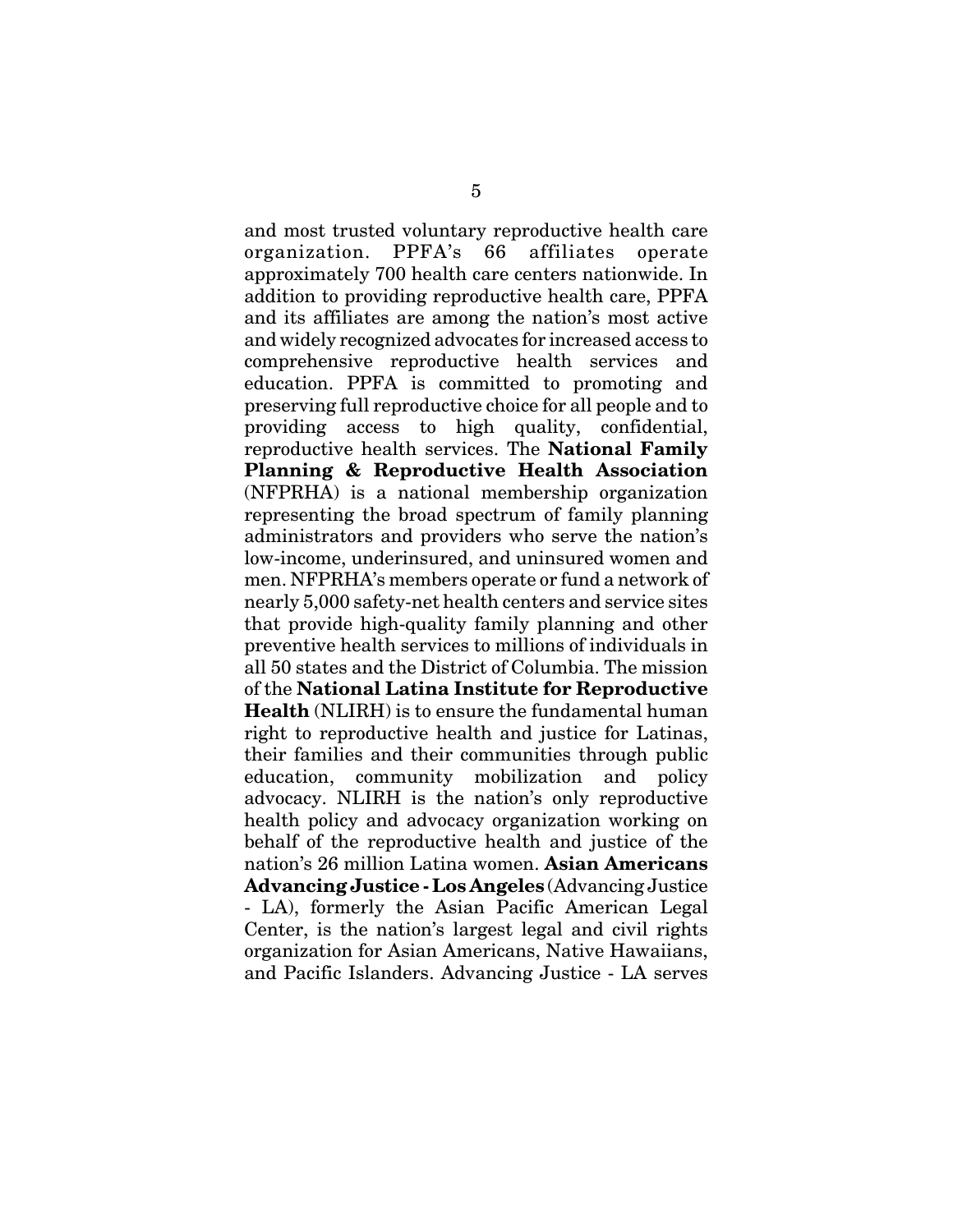more than 15,000 individuals every year, including lowincome Medicaid beneficiaries. Advancing Justice – LA has a long history of representing vulnerable members of our communities in federal courts on a broad range of issues, including health care and public benefits.

The **Southern Poverty Law Center** (SPLC), based in Montgomery, Alabama, is a non-profit organization founded in 1971 to advance and protect the rights of minorities, the poor, and victims of injustice in significant civil rights and social justice matters. SPLC particularly seeks to address the unique systematic barriers faced by people living in or on the edge of poverty in the Deep South, particularly when state laws, regulations, and procedures are preempted by federal law. Access to health care is an issue of fundamental significance to the populations we seek to serve, and that access is enabled in part by the enforceability of federal health care laws through the Supremacy Clause.

#### **SUMMARY OF ARGUMENT**

The history and purpose of the Medicaid Act illustrate the need for private enforcement when states' violations of the Medicaid Act are harming program beneficiaries. This Court has long recognized the right of program beneficiaries and health care providers to enforce the Supremacy Clause and enjoin state laws that are inconsistent with provisions of the Medicaid Act and other Social Security Act titles. The statutory scheme of the Medicaid Act does not preclude private enforcement, and Congress has enacted legislation to preserve private enforcement of the Social Security Act by program beneficiaries. The federal government has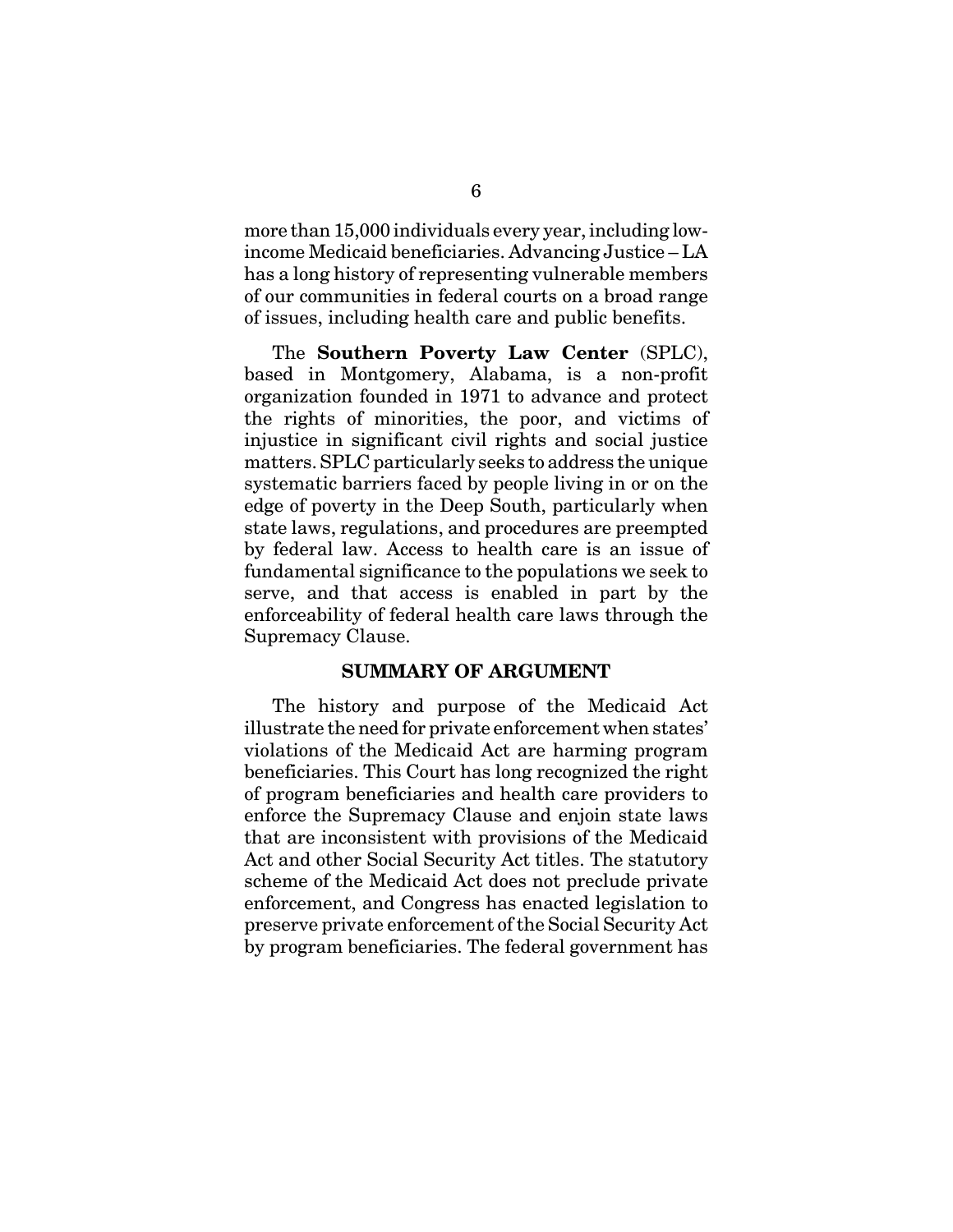repeatedly taken the position that private enforcement should complement federal agency remedies.

#### **ARGUMENT**

#### **I. THE HISTORY AND PURPOSE OF MEDICAID SHOW THE NEED FOR PRIVATE ENFORCEMENT.**

Millions of Americans depend on their states' Medicaid programs operating pursuant to the Constitution and as Congress intended. Over the 50 year history of the Medicaid Act, private enforcement has consistently been the primary means of halting ongoing state violations of federal law and realizing Medicaid's promises and protections.

Title XIX of the Social Security Act established Medicaid in 1965. *See* 42 U.S.C. §§ 1396-1396w-5*.* Cooperatively funded by the federal and state governments, Medicaid is designed to provide lowincome people who meet the program's eligibility requirements with health insurance that will allow them to obtain care and services from the private health care sector, including hospitals, doctors, pharmacies, nursing facilities, and home health care agencies. *See* Rand E. Rosenblatt et al., *Law and the American Health Care System* 415 (1997). Congress' "very clear ... intent [was] that the medical and remedial care and services made available to recipients under Title XIX be of high quality and in no way inferior to that enjoyed by the rest of the population." *Id.* at 416, *quoting* U.S. Dep't of Health, Educ., & Welfare, *Handbook of Public Assistance Administration* § D-5140.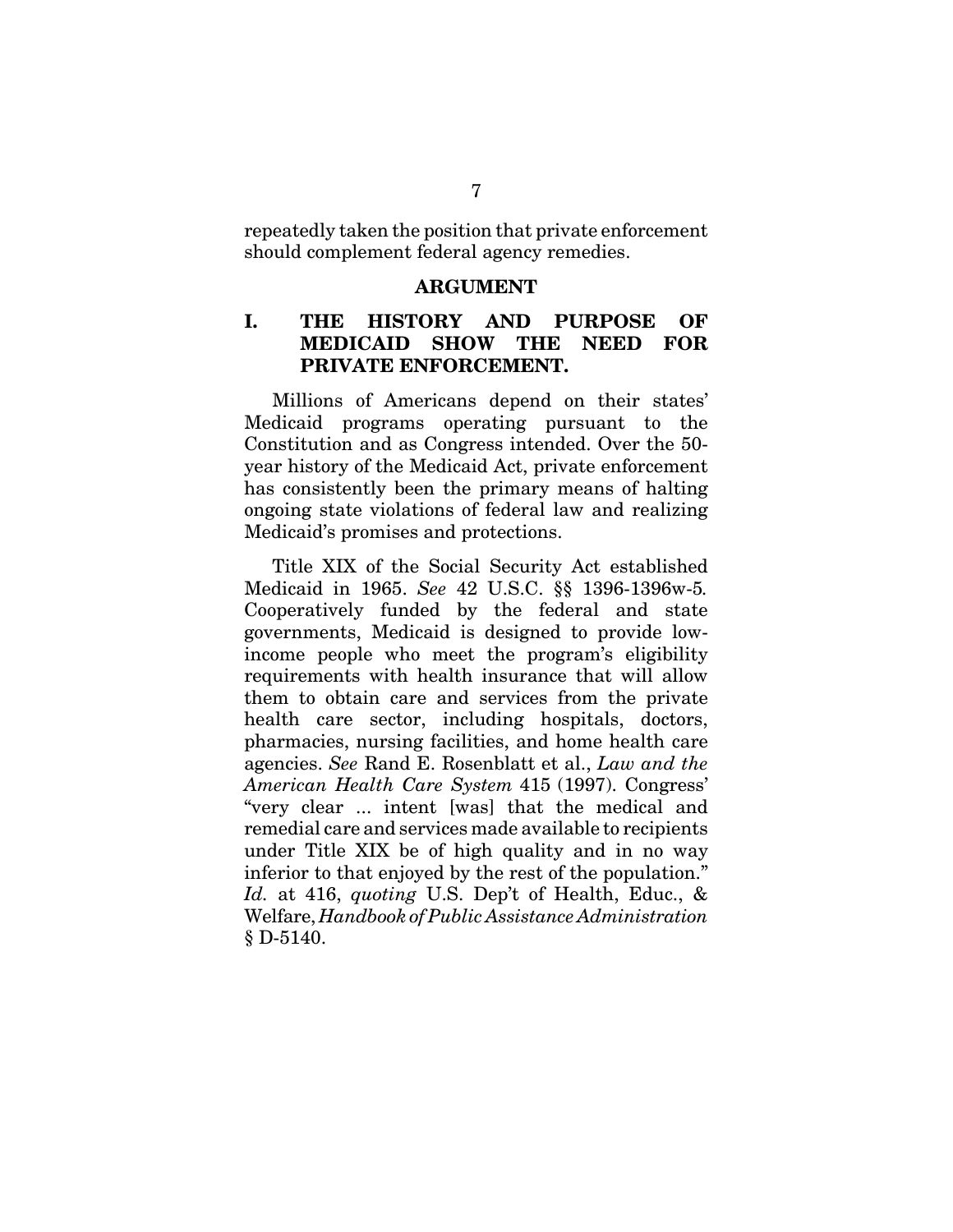Before Medicaid was enacted, low-income, uninsured people only could obtain health services through a patchwork of programs, such as hospital charity care and local programs for the poor. This system provided uneven coverage from state to state and within states. The Medicaid Act was intended to change this by providing for a uniform and statewide medical insurance program, while allowing for some variation among states. *See* Social Security Amendments of 1965, Pub. L. No. 89-97, 79 Stat. 266 (July 30, 1965). Designed for people with disabilities and the limited finances of low-income people, Medicaid was tailored to cover a fuller range of necessary health and support services not then typically covered by private insurance. Medicaid's purpose is to help enrolled individuals to "attain or retain capability for independence or self-care." 42 U.S.C. § 1396-1.

Over 68 million Americans—more than one in every five—depend on Medicaid or the much smaller Children's Health Insurance Program (CHIP) for their health care at some point during the year. *See* Dep't of Health & Human Servs., *Medicaid & CHIP: October 2014 Monthly Applications, Eligibility Determinations and Enrollment Report* 2 (Dec. 18, 2014) [hereinafter *Medicaid & CHIP Enrollment Report*], http://medicaid.gov/medicaid-chip-programinformation/program-information/downloads/october-2014-enrollment-report.pdf; Kaiser Comm'n on Medicaid & the Uninsured, *Medicaid Moving Forward* 1-2 (June 2014), http://files.kff.org/attachment/themedicaid-program-at-a-glance-update-fact-sheet (reporting over 66 million Americans enrolled in Medicaid). While most enrollees live in working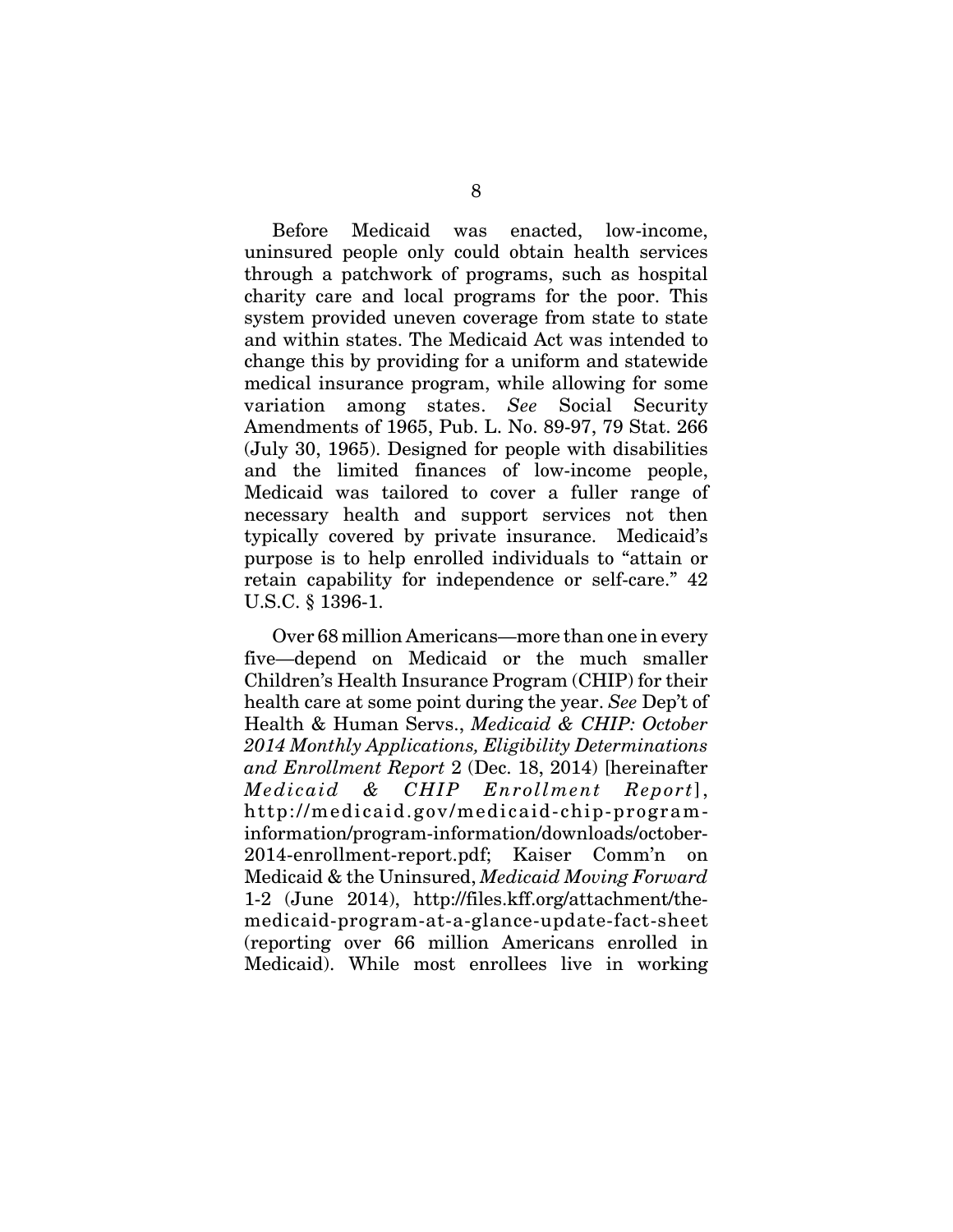families, Medicaid includes newborns, children, pregnant women, individuals with physical and intellectual disabilities and mental illnesses, and poor elderly and disabled Medicare beneficiaries.

Medicaid is the largest source of health insurance for children in the United States. In 2013, over 45 million children (more than one in three children), including about one million children in foster care, obtained coverage for medical, dental and developmental screening and treatment through Medicaid or CHIP. *See* Dep't of Health & Human Servs., *2014 Annual Report on the Quality of Care for Children in Medicaid and CHIP* 1 (Nov. 2014), http://www.medicaid.gov/medicaid-chip-programinformation/by-topics/quality-of-care/downloads/2014 child-sec-rept.pdf. Of the more than 98 million U.S. women between the ages of 15 and 44, 12 percent rely upon Medicaid for services, including breast and cervical cancer screening and treatment, testing and treatment for sexually transmitted diseases, and pregnancy-related care. See Kaiser Family Found., *Women's Health Insurance Coverage* (Nov. 6, 2013), http://kff.org/womens-health-policy/fact-sheet/womenshealth-insurance-coverage-fact-sheet/.

Medicaid covers approximately 9.3 million nonelderly individuals, including 1.5 million children, with severe physical and/or mental disabilities (*e.g*., cerebral palsy, Down Syndrome, autism). Medicaid also covers more than 9 million Medicare beneficiaries (one in every five), based on low income. Kaiser Comm'n on Medicaid & the Uninsured, *Medicaid: A Primer* 1, 9 (Mar. 2013) [hereinafter *Medicaid Primer*], http://kaiserfamilyfoundation.files.wordpress.com/20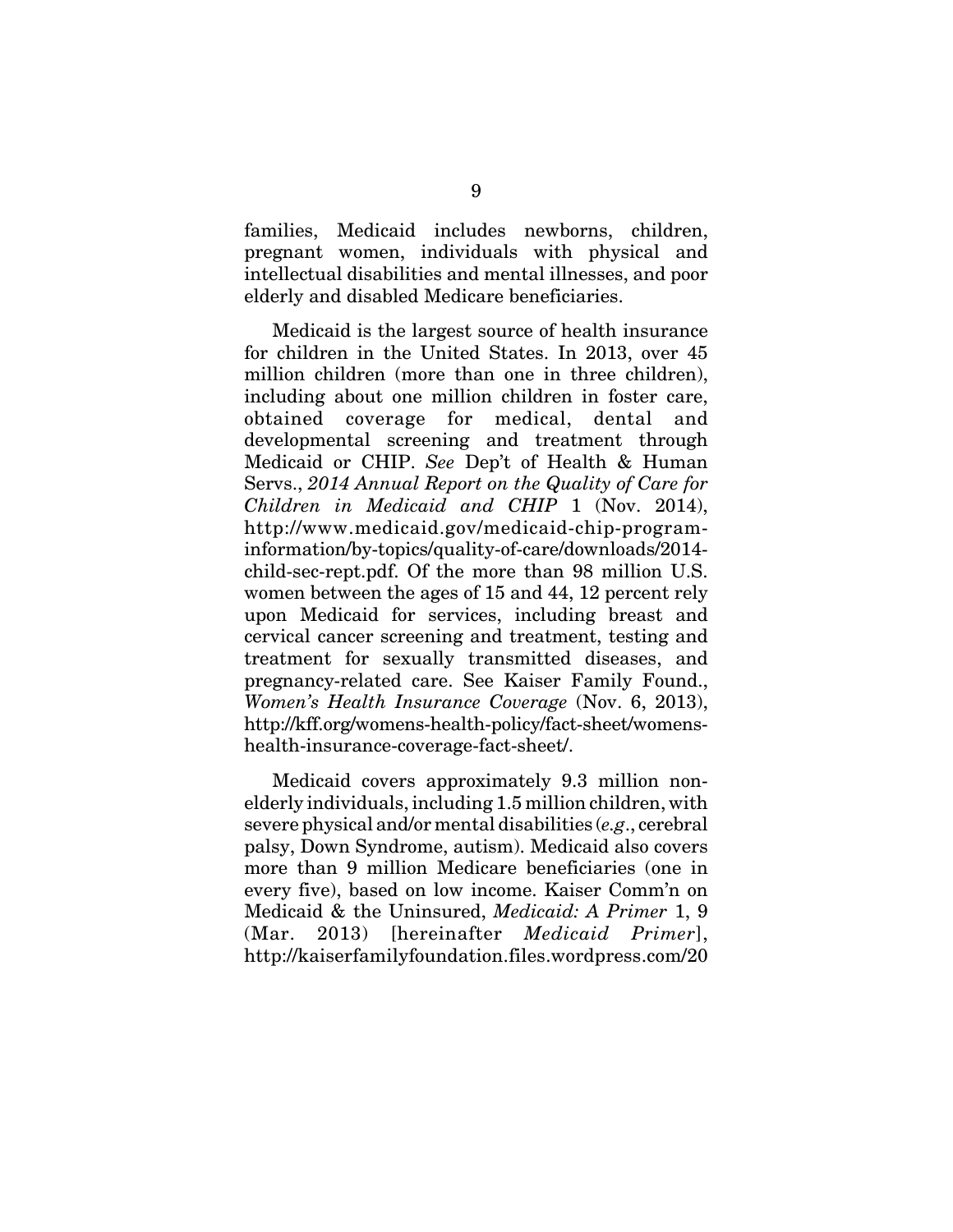10/06/7334-05.pdf. These so-called "dually eligible" beneficiaries account for only 15 percent of Medicaid enrollees but 38 percent of Medicaid spending. *Id*. Medicaid is the largest single purchaser of long-term care services for the elderly and non-elderly people with disabilities in the United States. More than six of every ten nursing facility residents are covered by Medicaid, and Medicaid covers about 40 percent of the total long term care expenditures in the United States. *Id.* at 1, 4.

Effective January 1, 2014, a Medicaid provision extends eligibility to nonelderly, nondisabled, childless adults with incomes below 133 percent of the federal poverty level. *See* 42 U.S.C. § 1396a(a)(10)(A)(i)(VIII). As of October 2014, 26 states and the District of Columbia had implemented the expansion. In these states, Medicaid and CHIP enrollment rose by more than 24 percent compared to the 2013 baseline period, whereas enrollment rose by seven percent in states that have not expanded their Medicaid programs to childless adults. *See Medicaid & CHIP Enrollment Report, supra*, at 3.

Over its 50-year history, the Medicaid Act has played a pivotal role in the arrangement of and funding for health services. Implementation of the Act has resulted in dramatic improvements in health insurance coverage and health status of covered populations. It has reduced the numbers of uninsured, helped provide near-universal protection against communicable childhood diseases, played a major role in reducing infant mortality rates, and provided a critical life line to individuals with chronic and disabling conditions. *See*, *e.g.*, *Medicaid Primer, supra*, at 1-2. Medicaid is a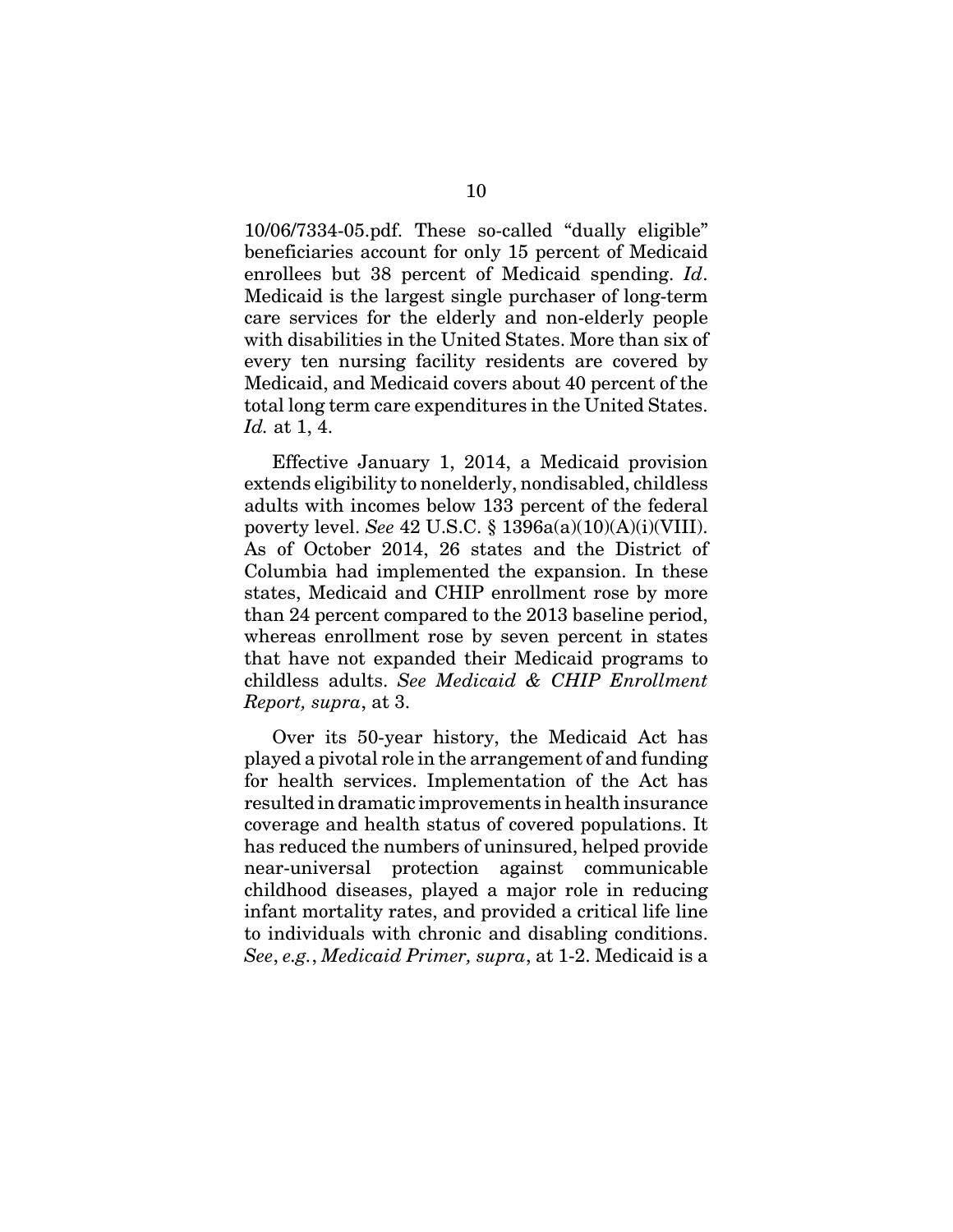cornerstone of the nation's health care system for lowincome Americans.

Medicaid is an entitlement program. Accordingly, "all individuals" who meet the eligibility requirements are entitled to receive a federally established set of benefits with "reasonable promptness." *See* 42 U.S.C. §§ 1396a(a)(10)(A), 1396a(a)(8). *See Schweiker v. Gray Panthers*, 453 U.S. 34, 36-37 (1981) ("An individual is entitled to Medicaid if he fulfills the criteria established by the State in which he lives."). The federal and participating state governments have a legal obligation to pay for and administer medical assistance needed by program beneficiaries in compliance with the requirements of the Medicaid Act and implementing regulations. *Id.* Thus, Medicaid coverage responds as emerging populations and economic needs arise, including rising unemployment, loss of private health care coverage, disasters (for example, providing short-term benefits for 350,000 New Yorkers following the 9/11 terrorist attacks), increasing disability rates, and an aging society. *See Medicaid Primer, supra*, at 6.

Entitlement to Medicaid triggers legal rights, including the right to enforce certain statutory requirements that are placed on the states. It is this entitlement that makes Medicaid insurance and that assures individuals that coverage will be there when care is needed. Since the beginning of the Medicaid program, beneficiaries have been able to make their entitlement real by bringing *Ex parte Young* actions for prospective injunctive relief against state officials who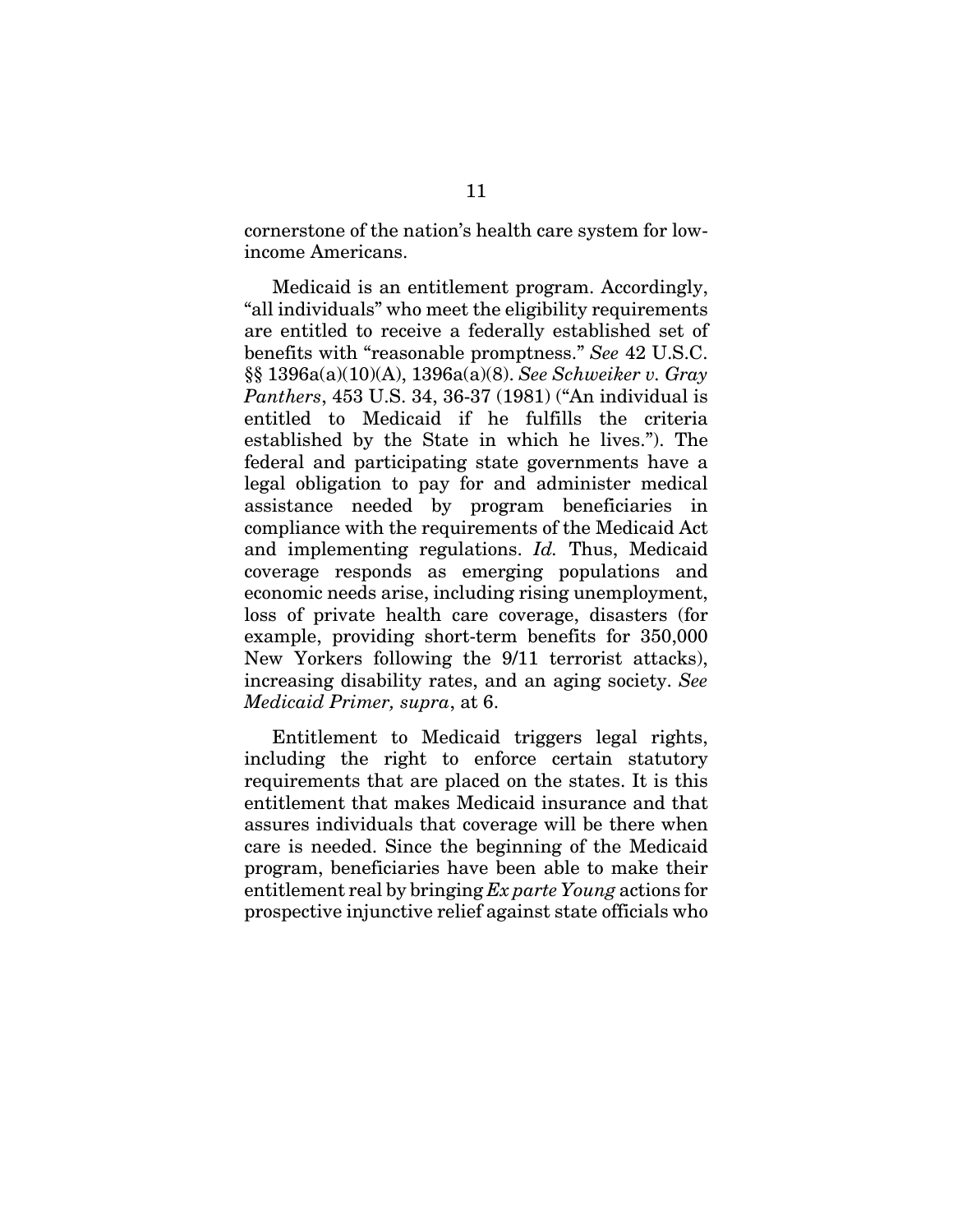are engaged in ongoing violations of federal law. *See* Section II, *infra.* These cases have been based not only on 42 U.S.C. § 1983 but also on the Supremacy Clause.

### **II. THIS COURT HAS CONSISTENTLY ALLOWED PROGRAM BENEFICIARIES TO ENJOIN STATE LAWS THAT ARE INVALID UNDER THE SUPREMACY CLAUSE, AND CONGRESS HAS RECOGNIZED THIS RIGHT.**

From the very beginning, on numerous occasions dating from the early 1970s, this Court has recognized that beneficiaries of Social Security Act programs can bring preemption actions to enjoin state laws that conflict with federal law and are, thus, "invalid under the Supremacy Clause." *Townsend v. Swank*, 404 U.S. 282, 285 (1971). In *Bennett v. Arkansas*, 485 U.S. 395, 397 (1988) (per curium), the Court held that a state statute that conflicted with the Social Security Act was preempted by operation of the Supremacy Clause. The Court noted that the Social Security Act "unambiguously rules out any attempt to attach Social Security benefits," while the Arkansas statute at issue in the case "just as unambiguously allows the State to attach those benefits." *Id.* at 397. The Court held that "this amounts to a 'conflict' under the Supremacy Clause—a conflict the State cannot win." *Id*.; *see Blum v. Bacon*, 457 U.S. 132, 138 (1982) (holding state welfare regulations that conflicted with regulations promulgated pursuant to the Social Security Act "are invalid under the Supremacy Clause"); *N.Y. State Dep't of Social Servs. v. Dublino*, 413 U.S. 405, 423 n.29 (1973) (applying preemption analysis but finding no inconsistency, noting that "[c]onflicts [in Social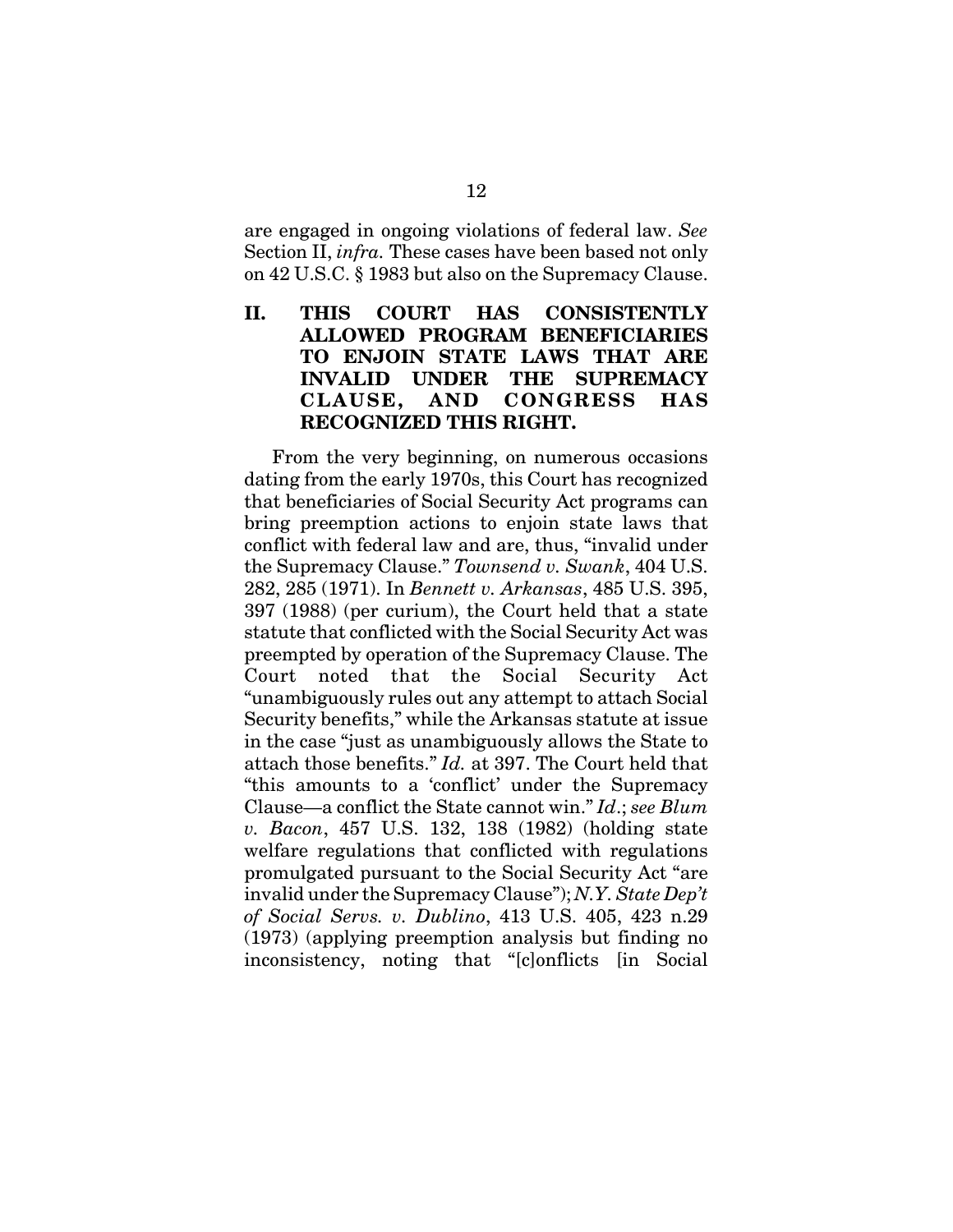Security Act programs], to merit judicial rather than cooperative federal-state resolution, should be of substance and not merely trivial or insubstantial. But if there is a conflict of substance as to eligibility provisions, the federal law of course must control."); *Carleson v. Remillard*, 406 U.S. 598, 604 (1972) (holding that a California regulation excluding a parent's absence because of military service from the definition of "continued absence" from home conflicted with Social Security Act AFDC eligibility provisions and was invalid under the Supremacy Clause); *see also Ark. Dept. of Health & Human Servs. v. Ahlborn*, 547 U.S. 268 (2006) (assuming preemption cause of action without discussion). *See also PhRMA v. Walsh*, 538 U.S. 644 (2003) (plurality opinion) (deciding merits of preemption claim brought by provider organization); *Dalton v. Little Rock Family Planning Services*, 516 U.S. 474, 478 (1996) (applying Supremacy Clause in provider case and remanding for entry of injunction to extent state constitution conflicted with Medicaid Act).

In 1994, Congress amended the Social Security Act in two sections to make it clear that private causes of action are available to program beneficiaries. *See* 42 U.S.C. §§ 1320a-2, 1320a-10. Those amendments overruled parts of *Suter v. Artist M.*, 503 U.S. 347 (1992). They also affirmed the clear understanding of Congress that program beneficiaries would maintain access to the courts on the grounds that were recognized by this Court prior to 1992, the year *Suter* was decided. *See* H.R. Conf. Rep. No. 761, 103d Cong., 2d Sess., at 926 (1994), reprinted in 1994 U.S.C.C.A.N. 2901, 3257 ("The intent of this provision is to assure that individuals who have been injured by a State's failure to comply with the Federal mandate of the State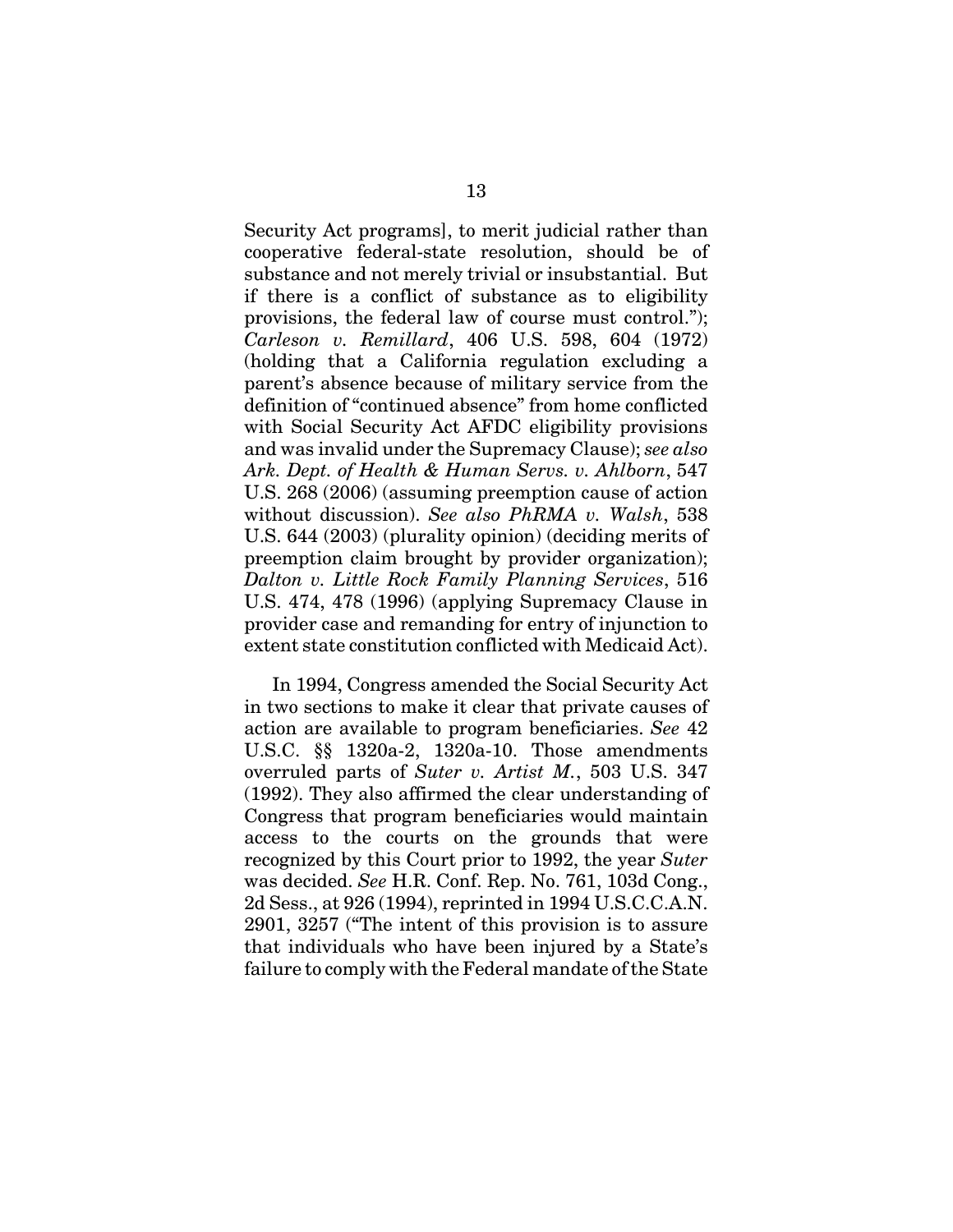plan titles of the Social Security Act are able to seek redress in the federal courts to the extent that they were able to prior to the decision in *Suter v. Artist M*."). The Supremacy Clause cause of action was recognized well before *Suter*, and sections 1320a-2 and 1320a-10 clearly mean that Congress intends preemption actions under the Supremacy Clause to live on as a means of preventing state officials from acting contrary to the requirements of the Social Security Act. Moreover, private enforcement of Social Security Act provisions must be considered in context with these congressional amendments, not simply the Court's observation in other contexts that "[i]n legislation enacted pursuant to the spending power, the typical remedy for state noncompliance with federally imposed conditions is not a private cause of action for noncompliance but rather action by the Federal Government to terminate funds to the State." *Pennhurst State Sch. & Hosp. v. Halderman*, 451 U.S. 1, 28 (1981) (assessing provision of spending clause enactment that was not part of the Social Security Act); *see also Gonzaga Univ. v. Doe*, 536 U.S. 273 (2002) (same).

The petitioners voice concern that a litigation floodgate will be produced if plaintiffs are able to enjoin state laws that are invalid under the Supremacy Clause. However, this ignores the decades long history of Medicaid enforcement by federal courts through the use of prospective injunctions tailored to end the harm caused by a state's ongoing violation of federal law. In a line of cases dating back more than 40 years, each of the circuit courts of appeals have used Supremacy Clause analysis to determine the validity of state Medicaid laws without dire consequences coming to pass. *See, e.g.*, *PhRMA v. Concannon*, 249 F.3d 66, 75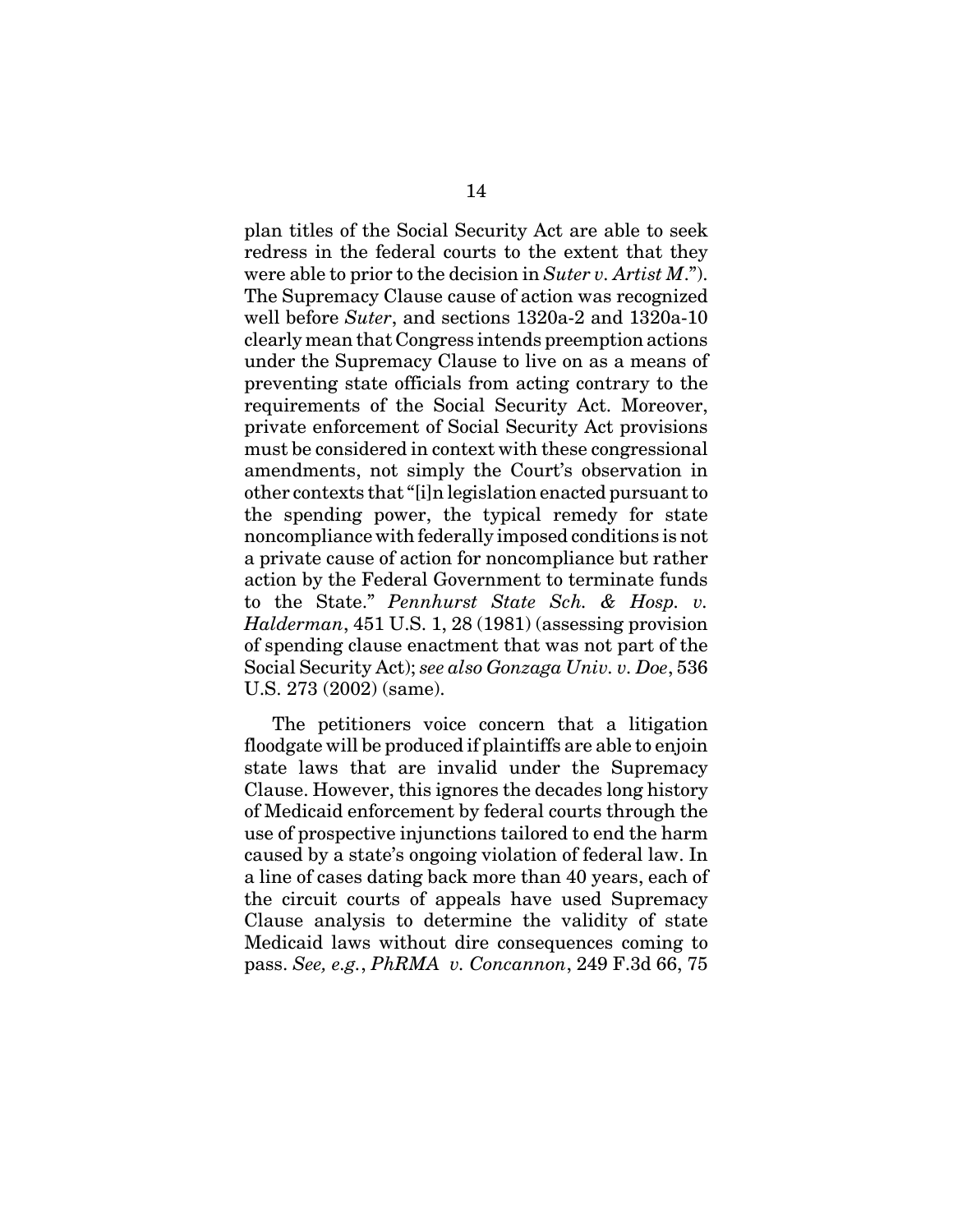(1st Cir. 2001) (considering whether state statute conflicted with Medicaid so as to be invalid under Supremacy Clause); *Concourse Rehab. & Nursing Ctr., Inc. v. Whalen*, 249 F.3d 136, 146 (2d Cir. 2001); *Elizabeth Blackwell Health Ctr. for Women v. Knoll*, 61 F.3d 170, 178 (3d Cir. 1995) ("The Supremacy Clause requires invalidation of any state constitutional or statutory provision that conflicts with federal law … and compels compliance by participants in Title XIX federal aid programs with federal law and regulations."); *Randall v. Lukhard*, 709 F.2d 257 (4th Cir. 1983), *aff'd in part en banc*, 729 F.2d 966 (4th Cir. 1984) (finding that a Virginia rule was invalid because it conflicted with a provision of the Medicaid Act); *Planned Parenthood of Houston & Se. Tex. v. Sanchez*, 403 F.3d 324, 331 (5th Cir. 2005) ("[I]t is wellestablished that the federal courts have jurisdiction under 28 U.S.C. § 1331 over a preemption claim seeking injunctive and declaratory relief."); *Planned Parenthood Affiliates of Mich. v. Engler*, 73 F.3d 634, 637 (6th Cir. 1996) (because Michigan law "conflicts with the program requirements of Medicaid, it must be held invalid under the Supremacy Clause"); *Zbaraz v. Quern*, 596 F.2d 196, 202 (7th Cir. 1979) (remanding with instructions to enjoin enforcement of state law to the extent it conflicted with Medicaid); *Lankford v. Sherman*, 451 F.3d 496, 509 (8th Cir. 2006) (granting recipients' request to enjoin Medicaid service cutback, holding "preemption claims are analyzed under a different test than section 1983 claims, affording plaintiffs an alternative theory for relief when state law conflicts with a federal statute or regulation"); *Lewis v. Hegstrom*, 767 F.2d 1371, 1375 (9th Cir. 1985) (applying "settled proposition that state regulations which are inconsistent with federal [Medicaid] law are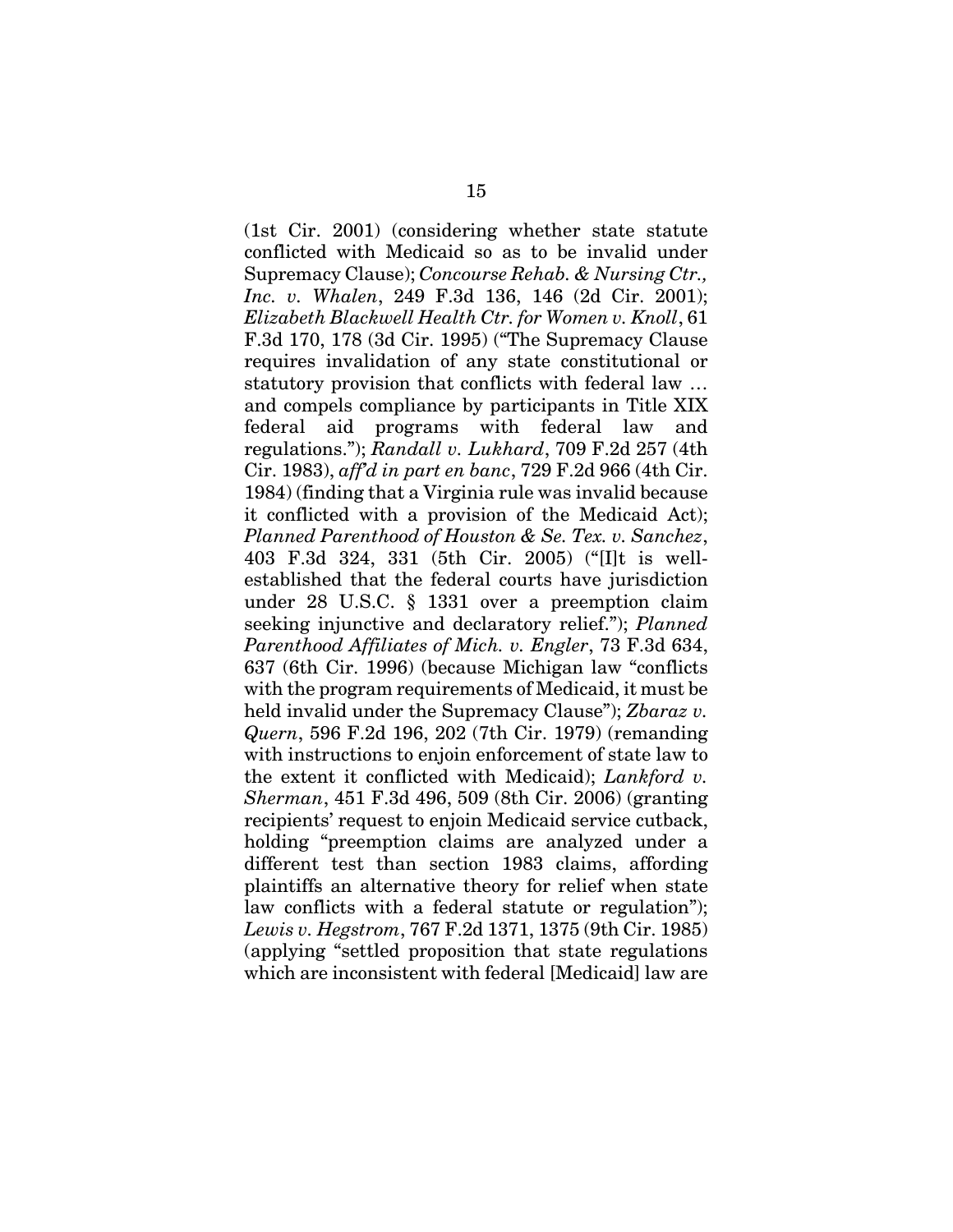invalid under the Supremacy Clause"); *Hern v. Beye*, 57 F.3d 906, 906 (10th Cir. 1995) (affirming injunction prohibiting enforcement of state law "to the extent it conflicts with federal Medicaid law"); *Planned Parenthood Fed'n v. Heckler*, 712 F.2d 650, 663-64 (D.C. Cir. 1983) ("It is elementary that under the Supremacy Clause of the Constitution states are not permitted to establish eligibility standards for federal assistance programs that conflict with the existing federal statutory or regulatory scheme.").

**III. THE MEDICAID ACT'S STATUTORY SCHEME IS CONSISTENT WITH THE NEED FOR PRIVATE ENFORCEMENT OF THE SUPREMACY CLAUSE TO PREVENT STATE MEDICAID OFFICIALS FROM ACTING CONTRARY TO FEDERAL LAW.**

In its brief supporting the petitioners, the United States argues that allowing Medicaid providers access to the courts is inconsistent with Medicaid's "statutory scheme" vesting enforcement authority in the Department of Health and Human Services (DHHS). Brief for the United States as Amicus Curiae Supporting Petitioners at \*10-11 Armstrong v. Exceptional Child Ctr. et al. (Nov. 2014) (No. 14-15) [hereinafter U.S. Exceptional Child Ctr. Brief 2014]. This argument conflicts with Supreme Court precedent and the expressed opinion of Congress and ignores DHHS's limited enforcement authority.

A statutory enforcement scheme either substitutes for private enforcement or it does not. In *Wilder*, this Court has held that the Medicaid Act does not contain a statutory scheme that replaces private enforcement. *See Wilder v. Va. Hosp. Ass'n*, 496 U.S. 498, 521-22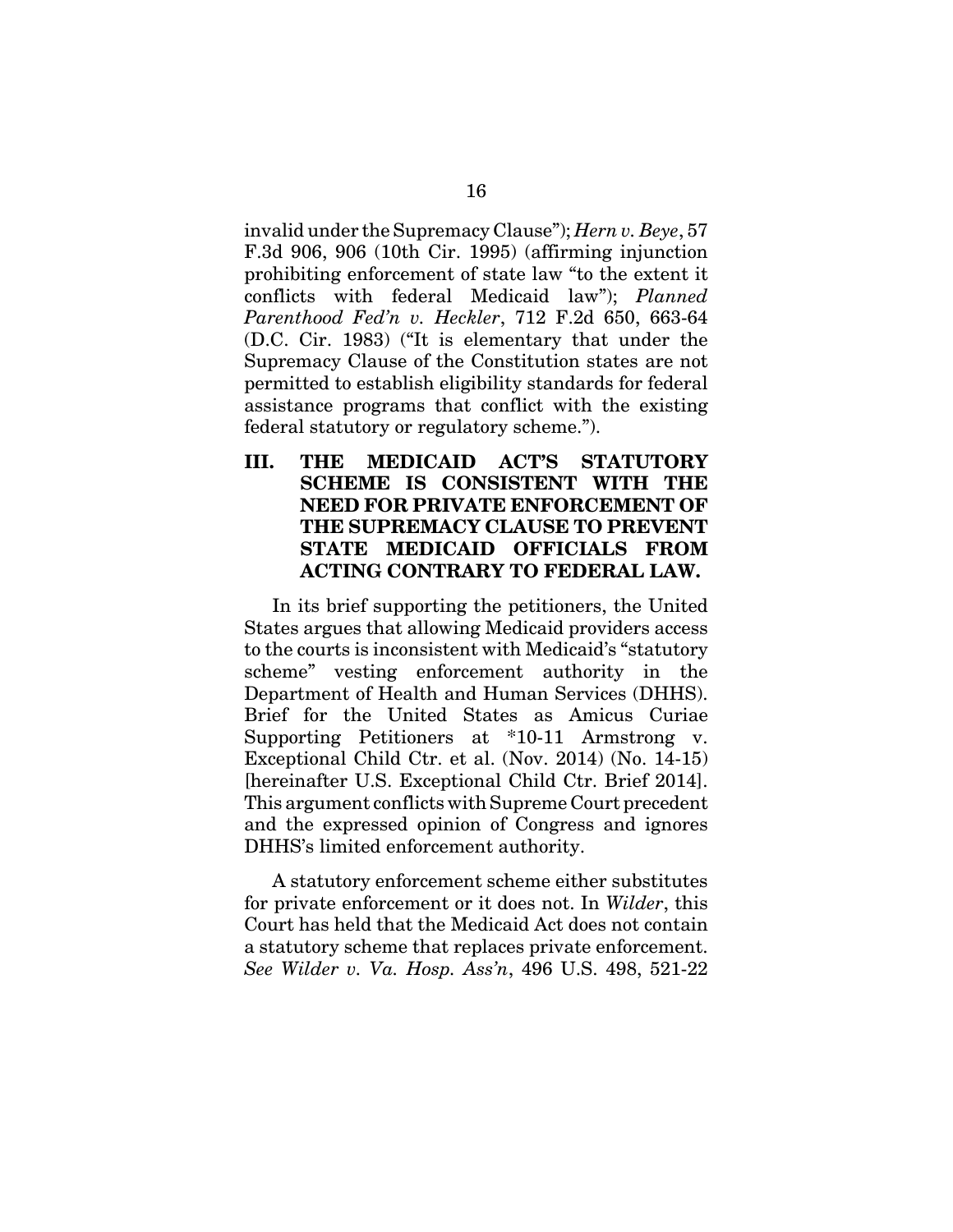(1990); s*ee generally City of Rancho Palo Verdes v. Abrams*, 544 U.S. 113, 121-22 (2005) (listing Medicaid as a statute whose private judicial enforcement is not foreclosed based on a statutory enforcement scheme). When Congress amended the Social Security Act in 1994, it expressed its intent that private enforcement of the Social Security Act be determined according to the grounds applied in this Court's decisions prior to 1992. *See* 42 U.S.C. §§ 1320a-2, 1320a-10.

To be sure, Medicaid's statutory scheme includes a provision authorizing the Secretary of DHHS to enforce federal Medicaid law: 42 U.S.C. § 1396c authorizes the Secretary to terminate federal funding to states whose plans are not in compliance with the Act. Termination of federal funding to states is a draconian remedy, one that DHHS has rarely used over the 50-year history of Medicaid. As noted by the United States when it opposed certiorari when the issue before the Court was first raised in 2011: "[P]rograms in which the drastic measure of withholding all or a major portion of federal funding if the only available remedy would be generally less effective than a system that also permits awards of injunctive relief in private actions." Brief for the United States as Amicus Curiae Opposing Certiorari at \*19, Maxwell-Jolly v. Indep. Living Ctr. of S. Cal., 572 F.3d 644 (9th Cir. 2009) on petition for cert. December 2010.<sup>2</sup> *See also Va. Office for Prot. & Advocacy v.*

 $2^{2}$  As evidence that DHHS is "committed to ensuring that" Medicaid beneficiaries have meaningful access to covered services, the United States cites a regulation proposed by DHHS more than four years ago when the similar case, *Douglas v. Independent Living Center of Southern California*, Nos. 09-958, 09-1158, 10-283, was pending before the Court. U.S. Exceptional Child Ctr. Brief at \*10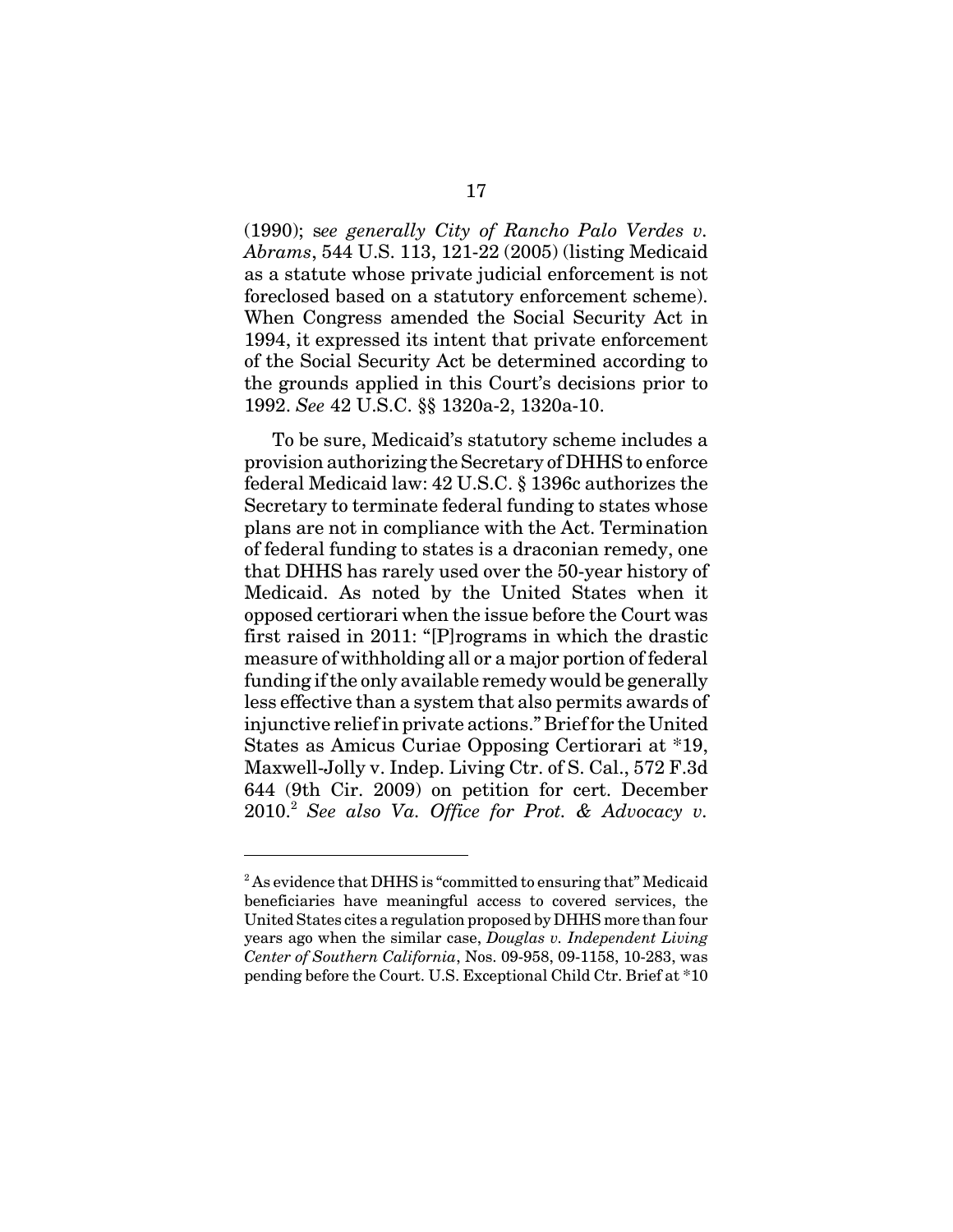*Stewart*, 131 S. Ct. 1632, 1639 n. 3 (2011) ("The fact that the Federal Government can exercise oversight of a federal spending program and even withhold or withdraw funds—which are the chief statutory features respondents point to—does not demonstrate that Congress has displayed an intent not to provide the more complete and more immediate relief that would otherwise be available under *Ex parte Young.*") (citation omitted)).

Despite the position taken here, the United States has elsewhere recognized that private enforcement complements the Secretary's oversight. This complementary role exists whether the particular statutory provision is enforceable through the Supremacy Clause or through section 1983. For example, in May 2011, Indiana enacted a statute that barred certain entities that perform abortions from participating in Medicaid. Medicaid-participating providers who were barred from providing services and Medicaid recipients who lost access to care filed suit in federal court arguing that the state law was preempted by a specific Medicaid Act provision and also that they had a federal right under 42 U.S.C. § 1983 to enforce the provision. The United States filed an amicus brief

<sup>(</sup>citing Medicaid Program; Methods for Assuring Access to Covered Medicaid Services, 76 Fed. Reg. 26342 (May 6, 2011)). The proposed regulation does not contain an enforcement scheme that would render the need for private enforcement unnecessary. And while issuance of a final regulation will hopefully provide guidance that states will follow, thereby decreasing noncompliance with the statutory requirement of rates sufficient to assure equal access, the regulation does not remove the necessity of private enforcement in situations where recalcitrant states continue to ignore the statutory mandate.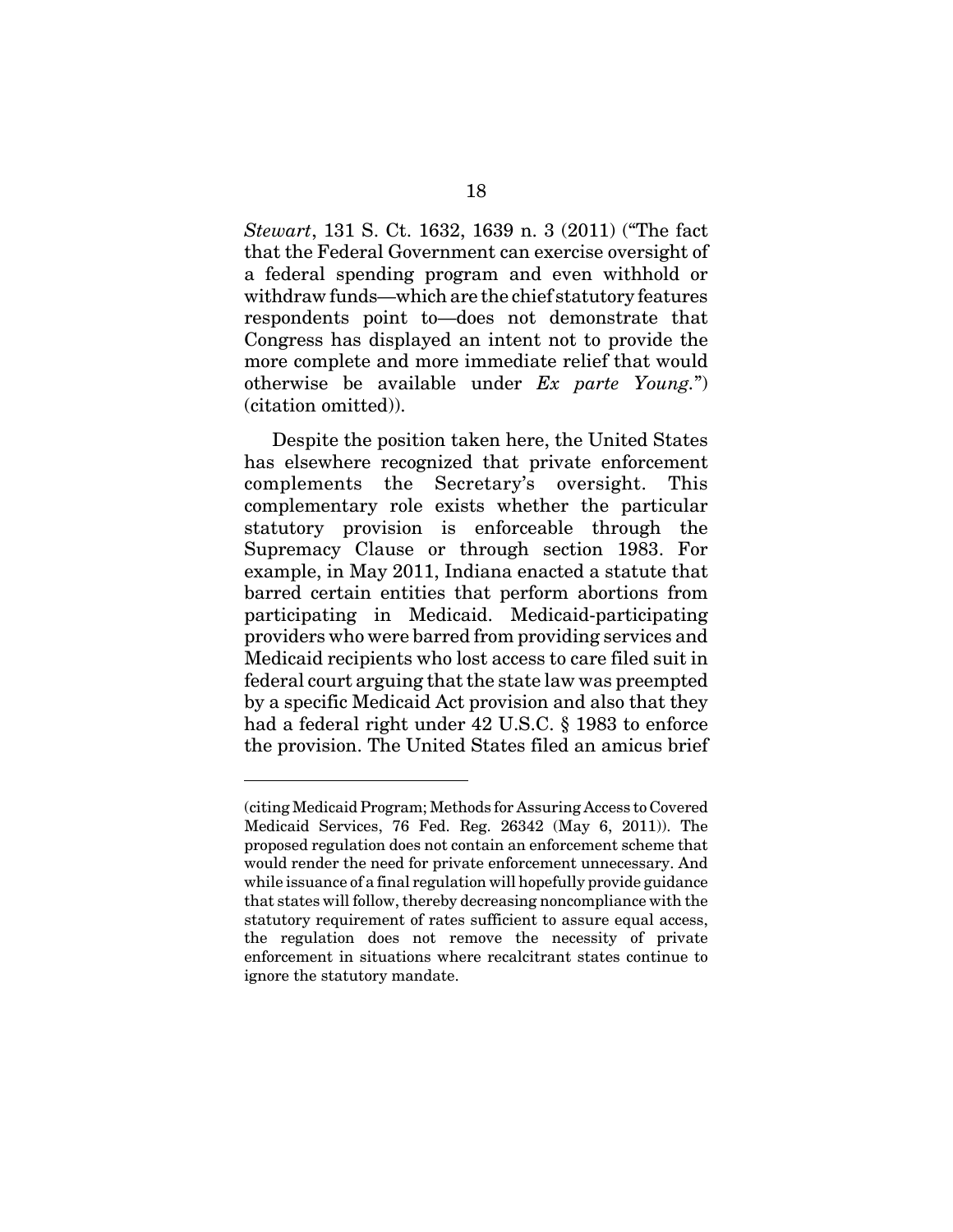urging the court to enjoin implementation of the Indiana law. *See* Statement of Interest of the United States at \*21-22, Planned Parenthood of Indiana, Inc. v. Commissioner of the Ind. State Dep't of Health, June 16, 2011 (S.D. Ind. No. 1:11-cv-00630-TWP-DKL). According to the United States, the recipients' and providers' request for injunctive relief was "particularly necessary" because "Indiana has expressed its view that operating a 'non-compliant program' is a 'lawful option for the State under the [Medicaid] statute,' so long as the State is willing to 'risk that the Secretary will turn off the funding spigot." *Id.* at \*21-22; *see also, e.g.*, Brief for the United States as Amicus Curiae Supporting Respondents at \*30, Blessing v. Freestone, 520 U.S. 329 (1997) (No. 95-1441) (arguing that private enforcement is "an important complement to the Secretary's necessarily macroscopic oversight of the State, by assuring that States carry out the specific duties" of the Social Security Act and arguing that federal-state cooperative program of the Social Security Act does not contain a statutory scheme that precludes private enforcement); Brief for the United States as Amicus Curiae Opposing Certiorari at \*19, Maxwell-Jolly v. Indep. Living Ctr. of S. Cal., 572 F.3d 644 (9th Cir. 2009) on petition for cert. December 2010 at \*19 (No. 09-958) (arguing that limiting enforcement to agency review and withholding of funding "overlooks the important role private parties can and often do play in vindicating federal law…. A system that relies solely on agency review may often be less effective in ensuring the supremacy of federal law than a system of agency review supplemented by private enforcement."). *Cf. Chisholm v. Hood*, 110 F. Supp. 2d 499 (E.D. La. 2000) (ordering State to cover physical and related therapy services for Medicaid-eligible children six years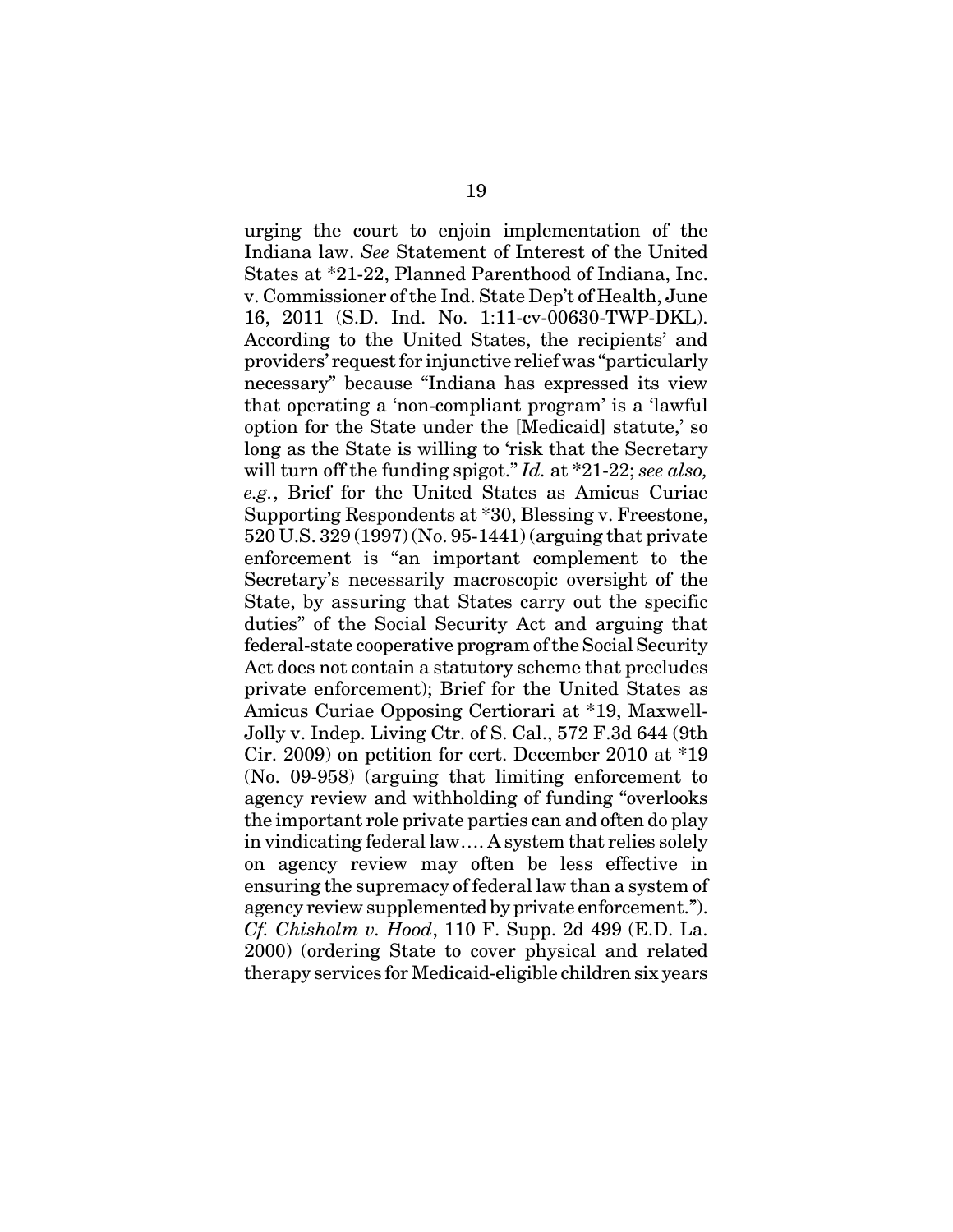after CMS had informed the State that the Act required coverage of these services).

Nor do the private parties have another adequate remedy, despite some suggestions to the contrary. *See PhRMA*, 538 U.S. at 675 (Scalia, J., concurring). In *PhRMA*, Justice Scalia suggested that the plaintiffs only remedy for a violation of the Medicaid Act is to ask the Secretary to terminate federal funding and thereafter file an Administrative Procedure Act action if they are dissatisfied with the outcome. *Id.* at 675 (citing  $5 \text{ U.S.C.}$  §  $706(2)(\text{A})$ ). However, there is no such administrative and appeal process for Medicaid beneficiaries to seek termination of federal funds scheme, *see* 42 U.S.C. § 1316 (citing § 1396c). Federal regulation allows a state to obtain administrative and judicial review when it is dissatisfied with the denial of a state plan amendment or federal withhold of funding. *See* 42 C.F.R. §§ 430.30-430.104. Only CMS and the state are automatic parties to the administrative hearing, *id.* at § 430.76, and only the state has a right to judicial review, *id.* at § 430.38. The regulation permits individuals to petition the federal agency for permission to participate in the hearing, but participation is within the discretion of the presiding officer at the hearing. *Id.* at § 430.76. The ability of a recipient or provider to seek permission to participate in a state's hearing before the Department is not a statutory scheme that displaces private enforcement. *See Rosado v. Wyman*, 397 U.S. 397, 406 (1970) (refusing to attach significance to the fact that HEW (predecessor to DHHS) was engaged in a study of the issues before the Court or to impose an "exhaustion of administrative remedies" requirement, noting that under the regulations recipients could not "have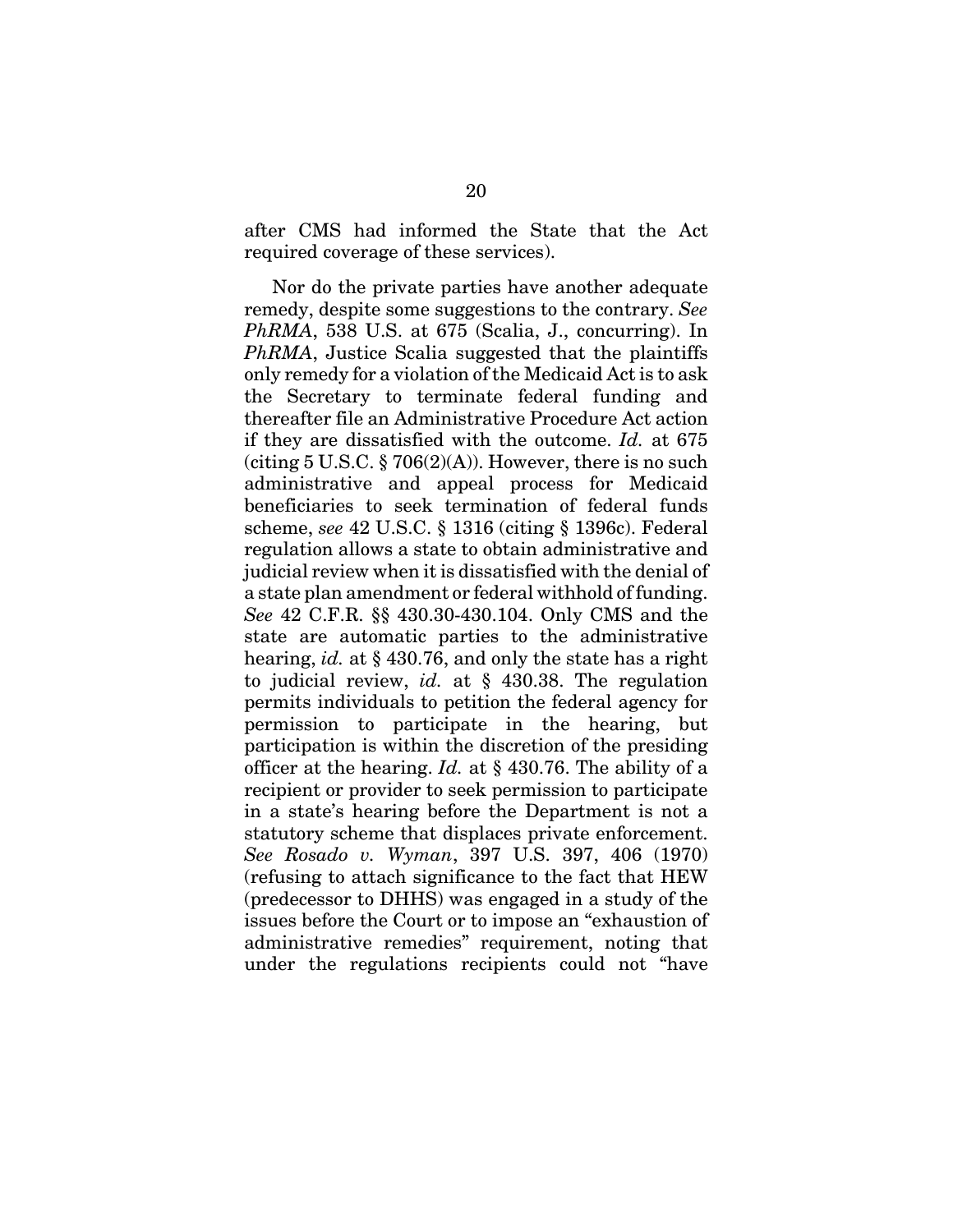obtained an administrative ruling since HEW has no procedures whereby welfare recipients may trigger and participate in the Department's review of state welfare programs."); *Almenzares v. Wyman*, 453 F.2d 1075, 1087 (2d Cir. 1971) (finding administrative petition scheme inadequate because of the "inability of welfare recipients to trigger such a proceeding, along with the natural reluctance of HEW to embark on a course that could lead to withdrawal of federal aid"); *Ariz. Dep't of Pub. Welf. v. Dep't of Health, Educ. & Welf.*, 449 F.2d 456. 464, n.9 (9th Cir. 1971) (finding courts without jurisdiction to hear petitions from welfare recipients because § 1361 limits review to petitions from states and suggesting recipients bring direct declaratory action in district court finding such a remedy "preferable to a judgment ordering the cessation of the flow of federal [welfare] funds"). *See also Wilder*, 496 U.S. at 514 n.12 (acknowledging position of United States that there is no remedy under the APA because the decision to accept a state's assurance is entrusted to agency discretion); *id.* at 521-22 (rejecting argument that an action against the Secretary under the APA forecloses private enforcement).

#### **IV. PRIVATE ENFORCEMENT OF MEDICAID ACT PROVISIONS PURSUANT TO 42 U.S.C. § 1983 IS NOT AT ISSUE HERE.**

*Gonzaga Univ. v. Doe*, 536 U.S. 273 (2002), clarified that private enforcement under 42 U.S.C. § 1983 is limited to federal statutes that create federal rights because they exhibit unambiguous congressional intent to benefit the individual plaintiff. The enforcement test under § 1983 is well-established, and § 1983 is not at issue here. As of December 2014, all of the federal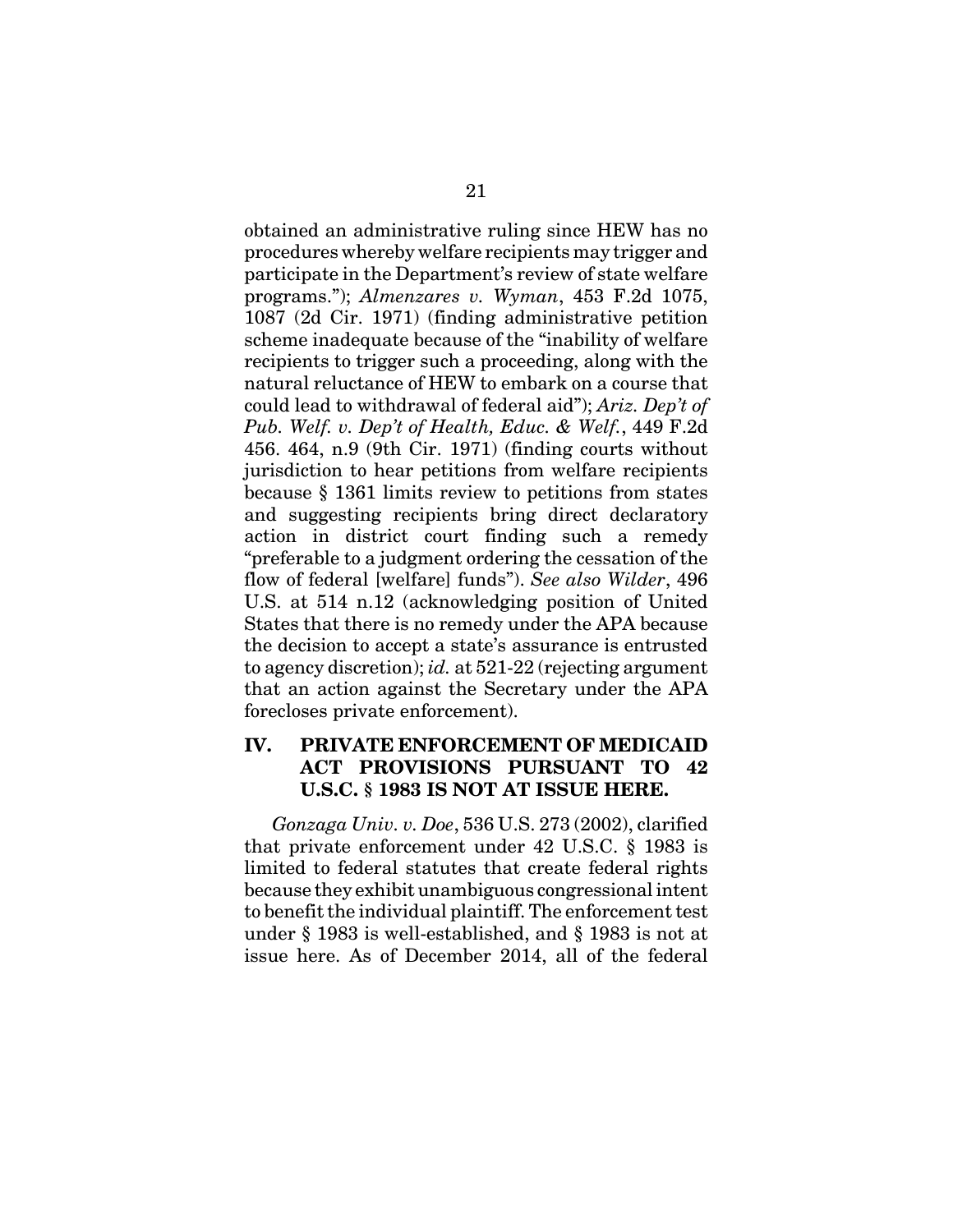circuit courts of appeals, with the exception of the D.C. Circuit, have reviewed at least one § 1983 Medicaid case since *Gonzaga* was decided. Consistent with this Court's instruction, the courts have decided enforceability on a provision-by-provision basis. *See Blessing v. Freestone*, 520 U.S. 329, 342 (1997) ("Only when the complaint is broken down into manageable analytic bites can a court ascertain whether each separate claim satisfies the various criteria we have set forth for determining whether a federal statute creates rights."). Forty-one cases, reviewing the enforceability of 23 different Medicaid Act provisions, have been decided by courts of appeals since *Gonzaga*. There are no splits among the circuits.3 *See* National Health Law Program, *Update on Private Enforcement of the Medicaid Act* (Oct. 2014), http://www.healthlaw.org/ publications/browse-all-publications/Issue-briefmedicaid-supremacy-clause#.VIC2VsmRKng.

#### **CONCLUSION**

For the foregoing reasons, *Amici Curiae* respectfully request the Court to affirm the judgment of the circuit court.

<sup>3</sup> Unlike other appellate courts, in a decision post-dating *Gonzaga*, the Eighth Circuit allowed enforcement of 42 U.S.C. § 1396a(a)(30)(A) in a law-of-the-case decision that was vacated on other grounds. *Pediatric Specialty Care v. Ark. Dep't of Human Servs.*, 443 F.3d 1015 (8th Cir. 2006), *vacated on other grounds Selig v. Pediatric Specialty Care*, 551 U.S. 1142 (2007). *See Minn. Pharm Ass'n v. Pawlenty*, 690 F. Supp. 2d 809, 820-21 (D. Minn. 2010).